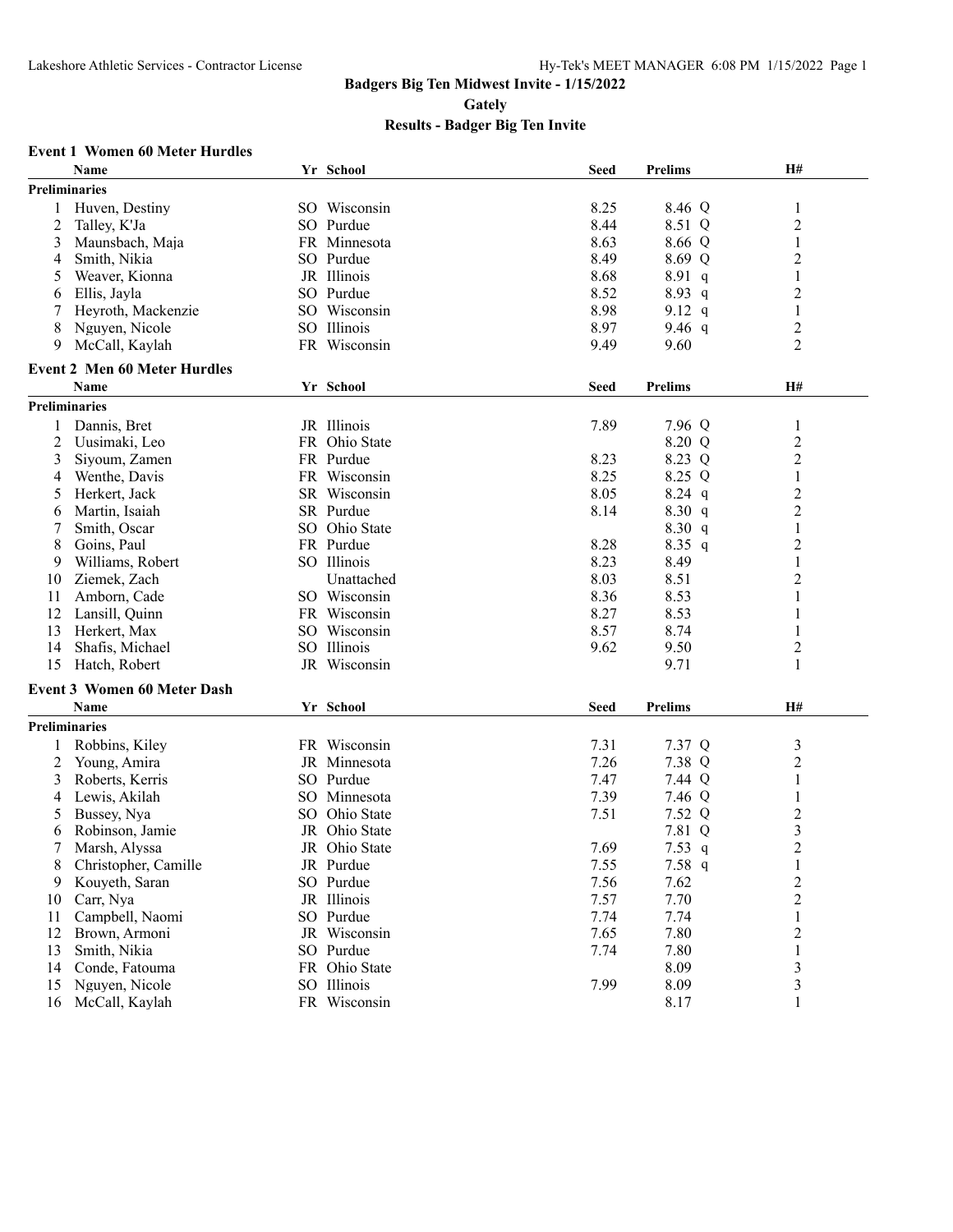**Gately**

|        | Preliminaries  (Event 3 Women 60 Meter Dash) |               |             |                |                         |
|--------|----------------------------------------------|---------------|-------------|----------------|-------------------------|
|        | Name                                         | Yr School     | <b>Seed</b> | <b>Prelims</b> | H#                      |
| 17     | Ellis, Jayla                                 | SO Purdue     | 8.04        | 8.17           | $\sqrt{2}$              |
| 18     | Kim, Emily                                   | SO Purdue     |             | 8.30           | $\mathfrak{Z}$          |
| 19     | Oliver, Olivia                               | JR Illinois   | 8.11        | 8.35           | 3                       |
|        | <b>Event 4 Men 60 Meter Dash</b>             |               |             |                |                         |
|        | Name                                         | Yr School     | <b>Seed</b> | <b>Prelims</b> | H#                      |
|        | <b>Preliminaries</b>                         |               |             |                |                         |
|        | Johnson, Tyler                               | SR Ohio State | 6.83        | 6.73 Q         | $\overline{c}$          |
| 2      | Curry, Adrian                                | SO Ohio State | 6.81        | 6.80 Q         | 1                       |
| 3      | Johnson, Lawrence                            | JR Wisconsin  | 6.76        | 6.74 Q         | $\overline{c}$          |
| 4      | Ware, Dacorey                                | FR Illinois   | 6.81        | 6.94 Q         | $\,1\,$                 |
| 5      | Mitchell II, Antonio                         | SR Purdue     | 6.81        | 6.80 $q$       | $\overline{c}$          |
| 6      | Becker, Justin                               | JR Purdue     | 6.81        | 6.93 $q$       | $\overline{c}$          |
|        | Morrow, Tyneilus                             | FR Purdue     | 6.88        | 6.93 $q$       | $\overline{c}$          |
| 8      | Lowe, Shacquille                             | FR Ohio State |             | $6.94$ q       | $\overline{c}$          |
| 9      | Rustay, Declan                               | JR Illinois   | 6.80        | 6.97           | $\mathbf{1}$            |
| 10     | Harris, Elliott                              | FR Wisconsin  |             | 7.10           | $\mathbf{1}$            |
| 11     | Hill Jr., Lloyd                              | SO Purdue     |             | 7.11           | 1                       |
| 12     | Peckenschneidner, Max                        | FR Wisconsin  | 7.03        | 7.18           | $\overline{c}$          |
| 13     | Fajardo, Tyrese                              | SR Ohio State | 7.17        | 7.20           | 1                       |
|        |                                              |               |             |                |                         |
|        | <b>Event 5 Women 1 Mile Run</b>              |               |             |                |                         |
|        | Name                                         | Yr School     | <b>Seed</b> | <b>Finals</b>  | H#                      |
| Finals |                                              |               |             |                |                         |
|        | Milburn, Emma                                | JR Illinois   | 4:48.66     | 4:50.27        | $\mathfrak{Z}$          |
| 2      | Hill, Halle                                  | FR Illinois   | 4:51.55     | 4:50.28        | 3                       |
| 3      | Sippy, Peyton                                | JR Wisconsin  | 4:54.00     | 4:50.31        | 3                       |
| 4      | Watcke, Emma                                 | FR Wisconsin  | 4:50.00     | 4:51.55        | 3                       |
| 5      | Craddock, Rebecca                            | JR Illinois   | 4:42.64     | 4:53.55        | $\overline{\mathbf{3}}$ |
| 6      | Poglitsch, Sam                               | FR Illinois   | 4:55.06     | 4:54.10        | $\overline{c}$          |
| 7      | McGrath, Allison                             | SR Illinois   | 4:54.97     | 4:54.27        | $\overline{\mathbf{3}}$ |
| 8      | Reidy, Erin                                  | FR Minnesota  | 4:55.00     | 4:54.53        | $\overline{c}$          |
| 9      | Klecker, Bit                                 | JR Minnesota  | 4:55.00     | 4:54.71        | $\overline{c}$          |
| 10     | Turney, Payne                                | FR Purdue     | 4:55.00     | 4:55.43        | $\overline{c}$          |
| 11     | Squires, Emma                                | FR Purdue     | 4:55.00     | 4:55.74        | $\overline{2}$          |
| 12     | Ayoub, Aziza                                 | SR Ohio State | 5:03.05     | 4:56.86        | $\mathbf{1}$            |
| 13     | Kuhn, Andrea                                 | SO Ohio State | 4:59.00     | 4:57.34        | $\mathbf{1}$            |
| 14     | Thomsen, Jaycie                              | JR Minnesota  | 4:55.00     | 4:57.63        | $\overline{c}$          |
| 15     | Von Scherr, Akemi                            | FR Ohio State | 4:59.00     | 4:58.74        | $\mathbf{1}$            |
| 16     | Atkinson, Emma                               | FR Minnesota  | 4:55.00     | 4:58.97        | $\mathfrak{Z}$          |
| 17     | Halbmaier, Libby                             | JR Minnesota  | 4:55.00     | 4:59.75        | $\overline{c}$          |
| 18     | Kreitinger, Taylor                           | FR Minnesota  | 4:55.00     | 5:00.68        | $\overline{c}$          |
| 19     | Gamboa, Maggie                               | FR Illinois   | 5:04.48     | 5:02.28        | $\mathbf{1}$            |
| 20     | Aldadah, Ayah                                | SO Illinois   | 5:01.46     | 5:04.46        | 1                       |
| 21     | Marasco, Madison                             | SO Illinois   | 4:50.26     | 5:08.56        | 3                       |
| 22     | Bunke, Mya                                   | FR Wisconsin  | 4:56.00     | 5:10.14        | 1                       |
| 23     | Munson, Maggie                               | FR Wisconsin  | 4:59.00     | 5:16.62        | $\mathbf{1}$            |
| 24     | Figler, Mary                                 | SR Ohio State | 5:05.00     | 5:23.72        | 1                       |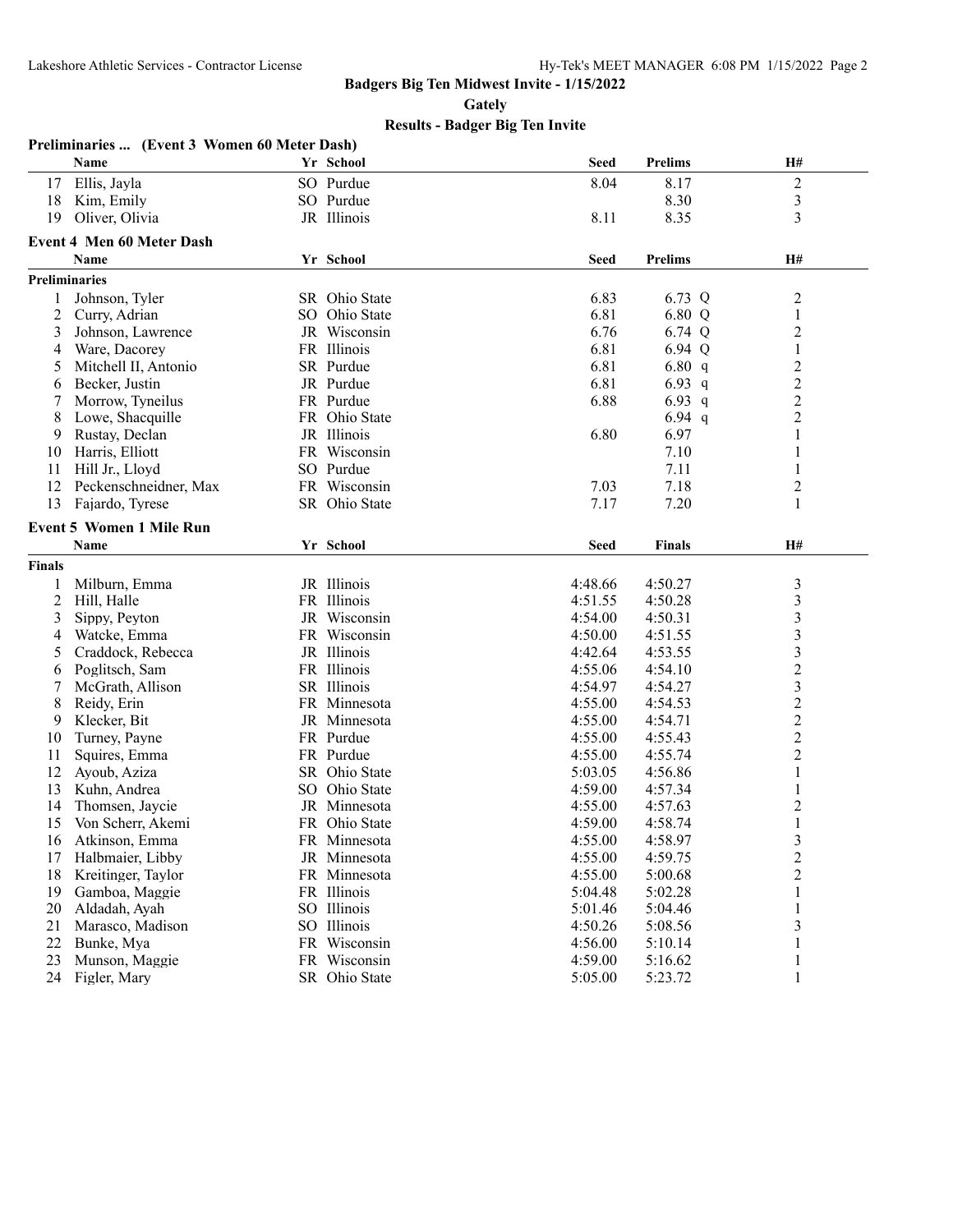**Gately**

| <b>Event 6 Men 1 Mile Run</b> |  |  |  |
|-------------------------------|--|--|--|
|-------------------------------|--|--|--|

|                                                                                                | Name                                  | Yr School     | <b>Seed</b>    | <b>Finals</b> |                         |
|------------------------------------------------------------------------------------------------|---------------------------------------|---------------|----------------|---------------|-------------------------|
| <b>Finals</b>                                                                                  |                                       |               |                |               |                         |
| 1                                                                                              | Roberts, Jack                         | FR Illinois   | 4:10.00        | 4:11.38       |                         |
| $\overline{c}$                                                                                 | Yandel, Colin                         | JR Illinois   | 4:10.00        | 4:11.40       |                         |
| 3                                                                                              | Regas, Nick                           | JR Ohio State | 4:12.00        | 4:13.84       |                         |
| 4                                                                                              | Upton, Luke                           | FR Purdue     | 4:10.00        | 4:13.96       |                         |
| 5                                                                                              | Kasch, Joey                           | FR Purdue     | 4:10.00        | 4:15.04       |                         |
| 6                                                                                              | Wickert, Jake                         | SR Ohio State | 4:12.00        | 4:17.27       |                         |
| 7                                                                                              | Cushing, Tyler                        | FR Illinois   | 4:10.00        | 4:17.29       |                         |
| 8                                                                                              | FitzPatrick, Kavanaugh                | JR Wisconsin  | 4:14.00        | 4:17.51       |                         |
| 9                                                                                              | Cooper, Cameron                       | SR Ohio State | 4:17.86        | 4:21.40       |                         |
| 10                                                                                             | Melone, Bennett                       | SO Illinois   | 4:22.90        | 4:23.86       |                         |
| 11                                                                                             | Myers, Jake                           | FR Illinois   | 4:12.08        | 4:27.04       |                         |
|                                                                                                |                                       |               |                |               |                         |
|                                                                                                | <b>Event 1 Women 60 Meter Hurdles</b> |               |                |               |                         |
|                                                                                                | Name                                  | Yr School     | Prelims        | Finals        |                         |
| <b>Finals</b>                                                                                  |                                       |               |                |               |                         |
| 1                                                                                              | Huven, Destiny                        | SO Wisconsin  | 8.46           | 8.41          |                         |
| 2                                                                                              | Maunsbach, Maja                       | FR Minnesota  | 8.66           | 8.66          |                         |
| 3                                                                                              | Weaver, Kionna                        | JR Illinois   | 8.91           | 8.78          |                         |
|                                                                                                | Heyroth, Mackenzie                    | SO Wisconsin  | 9.12           | 9.01          |                         |
|                                                                                                | Talley, K'Ja                          | SO Purdue     | 8.51           | <b>DNF</b>    |                         |
| ---                                                                                            | Smith, Nikia                          | SO Purdue     | 8.69           | <b>DNF</b>    |                         |
| ---                                                                                            | Nguyen, Nicole                        | SO Illinois   | 9.46           | <b>DNF</b>    |                         |
| $\frac{1}{2} \left( \frac{1}{2} \right) \left( \frac{1}{2} \right) \left( \frac{1}{2} \right)$ | Ellis, Jayla                          | SO Purdue     | 8.93           | <b>DNF</b>    |                         |
|                                                                                                | <b>Event 2 Men 60 Meter Hurdles</b>   |               |                |               |                         |
|                                                                                                | Name                                  | Yr School     | <b>Prelims</b> | Finals        |                         |
|                                                                                                |                                       |               |                |               |                         |
| <b>Finals</b>                                                                                  |                                       |               |                |               |                         |
| 1                                                                                              | Dannis, Bret                          | JR Illinois   | 7.96           | 7.99          |                         |
| 2                                                                                              | Siyoum, Zamen                         | FR Purdue     | 8.23           | 8.10          |                         |
| 3                                                                                              | Goins, Paul                           | FR Purdue     | 8.35           | 8.19          |                         |
| 4                                                                                              | Uusimaki, Leo                         | FR Ohio State | 8.20           | 8.20          |                         |
| 5                                                                                              | Herkert, Jack                         | SR Wisconsin  | 8.24           | 8.21          |                         |
| 6                                                                                              | Wenthe, Davis                         | FR Wisconsin  | 8.25           | 8.21          |                         |
| 7                                                                                              | Martin, Isaiah                        | SR Purdue     | 8.30           | 8.29          |                         |
| 8                                                                                              | Smith, Oscar                          | SO Ohio State | 8.30           | 8.37          |                         |
|                                                                                                | <b>Event 7 Women 600 Meter Run</b>    |               |                |               |                         |
|                                                                                                | <b>2 TURN STAGGER</b>                 |               |                |               |                         |
|                                                                                                | Name                                  | Yr School     | Seed           | Finals        | H#                      |
| <b>Finals</b>                                                                                  |                                       |               |                |               |                         |
| 1                                                                                              | Stubler, Bianca                       | SR Wisconsin  | 1:30.25        | 1:31.38       | 3                       |
| 2                                                                                              | Schaaffe, Abigail                     | FR Minnesota  | 1:27.96        | 1:31.43       | $\mathfrak{Z}$          |
| 3                                                                                              | Larson, Val                           | SR Minnesota  | 1:28.67        | 1:32.10       | $\overline{\mathbf{3}}$ |
| 4                                                                                              | Bellino, Danielle                     | SR Wisconsin  | 1:32.58        | 1:32.30       | $\overline{\mathbf{3}}$ |
| 5                                                                                              | Malecek, Lydia                        | FR Illinois   | 1:34.00        | 1:33.53       | $\overline{c}$          |
| 6                                                                                              | Muellner, Anna                        | FR Minnesota  | 1:34.52        | 1:34.21       | $\overline{c}$          |
| 7                                                                                              | Vogt, Kayla                           | SO Minnesota  | 1:32.46        | 1:34.39       | 3                       |
|                                                                                                | Dacosta, Shianne                      | FR Purdue     | 1:33.80        | 1:34.78       | $\overline{c}$          |
| 8                                                                                              | Towns, Tracy                          | SO Illinois   |                |               | $\overline{c}$          |
| 9                                                                                              |                                       |               | 1:34.72        | 1:35.49       |                         |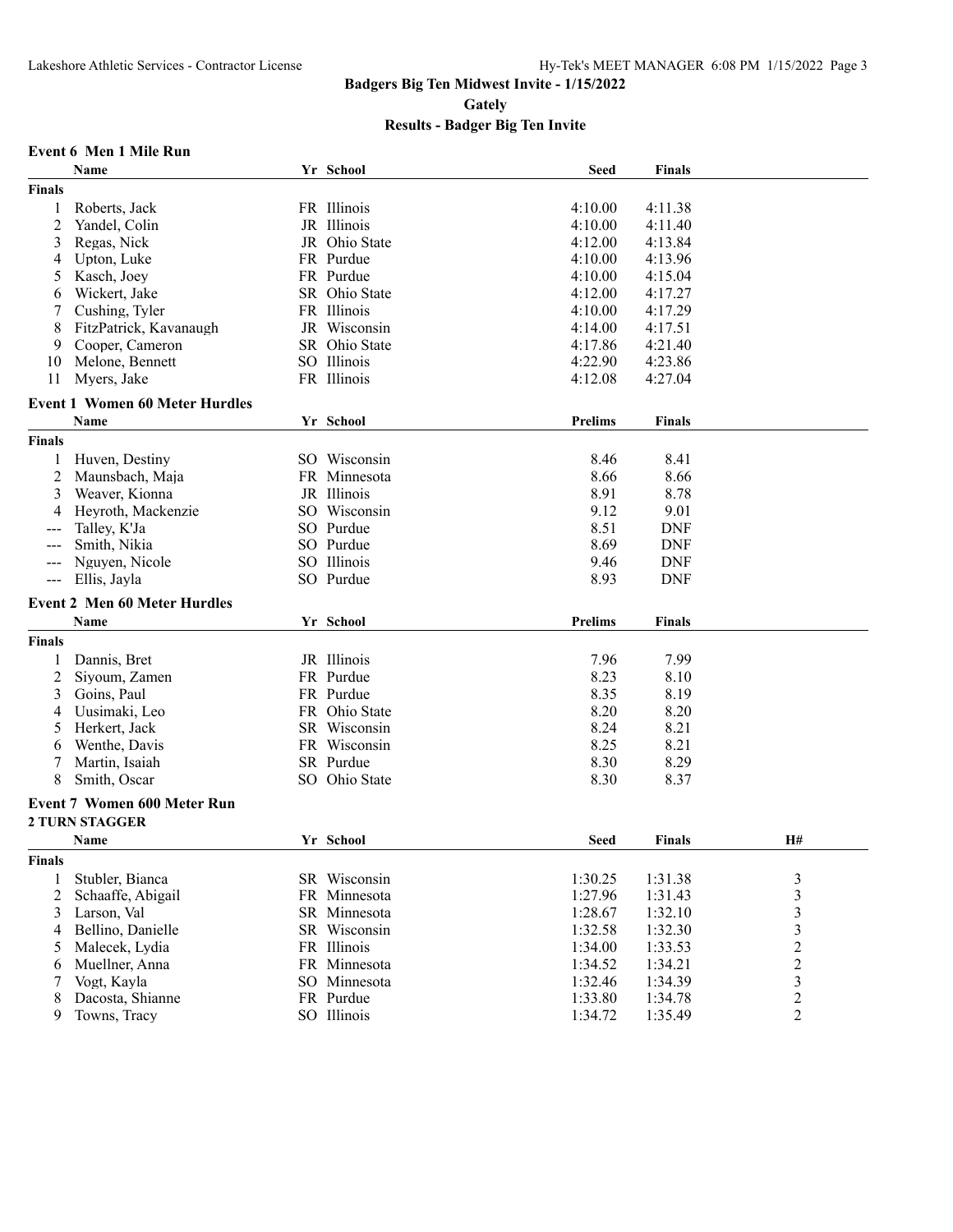**Gately**

| H#<br>Name<br>Yr School<br><b>Seed</b><br><b>Finals</b><br>1:35.20<br>Williams, Cierra<br>SO Purdue<br>10<br>1:37.07<br>1<br>$\overline{c}$<br>Constable, Hannah<br>FR Minnesota<br>1:34.00<br>1:37.32<br>11<br>SO Illinois<br>$\mathbf{1}$<br>12<br>Stoughton, Danni<br>1:36.35<br>1:38.38<br>FR Illinois<br>1:36.01<br>13<br>Neely, Logan<br>1:38.56<br>1<br><b>Event 8 Men 600 Meter Run</b><br><b>2 TURN STAGGER</b><br><b>H#</b><br>Yr School<br><b>Seed</b><br>Name<br><b>Finals</b><br><b>Finals</b><br>$\overline{\mathbf{c}}$<br>FR Illinois<br>1:19.00<br>1:20.35<br>Merrick, William<br>$\overline{c}$<br>SR Ohio State<br>1:18.59<br>2<br>Fajardo, Tyrese<br>1:20.61<br>$\overline{c}$<br>SO Illinois<br>1:19.22<br>Williams, Robert<br>1:21.59<br>3<br>1:20.45<br>Wenthe, Davis<br>FR Wisconsin<br>1:21.85<br>1<br>4<br>1:21.94<br>SO Purdue<br>1:22.55<br>1<br>Bryant, Jabari<br>5<br>1:23.89<br>Farmer, Ryan<br>FR Purdue<br>1:23.36<br>1<br>6<br>1:22.80<br>1<br>Schafer, Owen<br>FR Purdue<br>1:24.00<br>7<br><b>Event 3 Women 60 Meter Dash</b><br>Yr School<br><b>Prelims</b><br>Name<br><b>Finals</b><br><b>Finals</b><br>JR Minnesota<br>7.38<br>7.32<br>Young, Amira<br>7.37<br>2<br>Wisconsin<br>7.35<br>Robbins, Kiley<br>FR.<br>Lewis, Akilah<br>SO Minnesota<br>7.46<br>7.36<br>3<br>SO Purdue<br>7.44<br>7.48<br>Roberts, Kerris<br>4<br>JR Ohio State<br>7.53<br>7.49<br>Marsh, Alyssa<br>5<br>SO Ohio State<br>7.52<br>7.49<br>Bussey, Nya<br>6<br>Christopher, Camille<br>JR Purdue<br>7.58<br>7.61<br>7.81<br>Robinson, Jamie<br>JR Ohio State<br><b>DNS</b><br>$\qquad \qquad - -$<br><b>Event 4 Men 60 Meter Dash</b><br>Yr School<br>Prelims<br>Name<br><b>Finals</b><br><b>Finals</b><br>JR Wisconsin<br>6.74<br>6.70<br>Johnson, Lawrence<br>2<br>Johnson, Tyler<br>SR Ohio State<br>6.73<br>6.70<br>Curry, Adrian<br>SO Ohio State<br>6.80<br>6.76<br>3<br>SR Purdue<br>6.80<br>6.77<br>Mitchell II, Antonio<br>4<br>Morrow, Tyneilus<br>FR Purdue<br>6.93<br>6.85<br>5<br>Becker, Justin<br>JR Purdue<br>6.93<br>6.92<br>6<br>FR Ohio State<br>6.94<br><b>DNS</b><br>Lowe, Shacquille<br>FR Illinois<br>6.94<br><b>DNS</b><br>Ware, Dacorey<br><b>Event 9 Women 800 Meter Run</b><br><b>2 TURN STAGGER</b><br>Yr School<br>H#<br>Name<br><b>Seed</b><br><b>Finals</b><br><b>Finals</b><br>SO Illinois<br>2:06.88<br>$\overline{c}$<br>Howell, Olivia<br>2:09.63<br>1<br>2<br>2:12.00<br>$\mathbf{1}$<br>Muller, Suzie<br>FR Ohio State<br>2:12.45<br>$\overline{\mathbf{c}}$<br>Roach, Molly<br>2:11.00<br>2:13.26<br>JR Minnesota<br>3<br>$\mathbf{1}$<br>2:15.46<br>Biegalski, Cailyn<br>SR Wisconsin<br>2:13.36<br>4<br>$\overline{c}$<br>2:11.00<br>Schmitz, Sophie<br>SR Minnesota<br>2:13.44<br>5<br>FR Minnesota |   | Finals  (Event 7 Women 600 Meter Run) |  |         |         |                |
|---------------------------------------------------------------------------------------------------------------------------------------------------------------------------------------------------------------------------------------------------------------------------------------------------------------------------------------------------------------------------------------------------------------------------------------------------------------------------------------------------------------------------------------------------------------------------------------------------------------------------------------------------------------------------------------------------------------------------------------------------------------------------------------------------------------------------------------------------------------------------------------------------------------------------------------------------------------------------------------------------------------------------------------------------------------------------------------------------------------------------------------------------------------------------------------------------------------------------------------------------------------------------------------------------------------------------------------------------------------------------------------------------------------------------------------------------------------------------------------------------------------------------------------------------------------------------------------------------------------------------------------------------------------------------------------------------------------------------------------------------------------------------------------------------------------------------------------------------------------------------------------------------------------------------------------------------------------------------------------------------------------------------------------------------------------------------------------------------------------------------------------------------------------------------------------------------------------------------------------------------------------------------------------------------------------------------------------------------------------------------------------------------------------------------------------------------------------------------------------------------------------------------------------------------------------------------------------------------------------------------------------------------------------------------------------------------------------------------------------------------------------|---|---------------------------------------|--|---------|---------|----------------|
|                                                                                                                                                                                                                                                                                                                                                                                                                                                                                                                                                                                                                                                                                                                                                                                                                                                                                                                                                                                                                                                                                                                                                                                                                                                                                                                                                                                                                                                                                                                                                                                                                                                                                                                                                                                                                                                                                                                                                                                                                                                                                                                                                                                                                                                                                                                                                                                                                                                                                                                                                                                                                                                                                                                                                               |   |                                       |  |         |         |                |
|                                                                                                                                                                                                                                                                                                                                                                                                                                                                                                                                                                                                                                                                                                                                                                                                                                                                                                                                                                                                                                                                                                                                                                                                                                                                                                                                                                                                                                                                                                                                                                                                                                                                                                                                                                                                                                                                                                                                                                                                                                                                                                                                                                                                                                                                                                                                                                                                                                                                                                                                                                                                                                                                                                                                                               |   |                                       |  |         |         |                |
|                                                                                                                                                                                                                                                                                                                                                                                                                                                                                                                                                                                                                                                                                                                                                                                                                                                                                                                                                                                                                                                                                                                                                                                                                                                                                                                                                                                                                                                                                                                                                                                                                                                                                                                                                                                                                                                                                                                                                                                                                                                                                                                                                                                                                                                                                                                                                                                                                                                                                                                                                                                                                                                                                                                                                               |   |                                       |  |         |         |                |
|                                                                                                                                                                                                                                                                                                                                                                                                                                                                                                                                                                                                                                                                                                                                                                                                                                                                                                                                                                                                                                                                                                                                                                                                                                                                                                                                                                                                                                                                                                                                                                                                                                                                                                                                                                                                                                                                                                                                                                                                                                                                                                                                                                                                                                                                                                                                                                                                                                                                                                                                                                                                                                                                                                                                                               |   |                                       |  |         |         |                |
|                                                                                                                                                                                                                                                                                                                                                                                                                                                                                                                                                                                                                                                                                                                                                                                                                                                                                                                                                                                                                                                                                                                                                                                                                                                                                                                                                                                                                                                                                                                                                                                                                                                                                                                                                                                                                                                                                                                                                                                                                                                                                                                                                                                                                                                                                                                                                                                                                                                                                                                                                                                                                                                                                                                                                               |   |                                       |  |         |         |                |
|                                                                                                                                                                                                                                                                                                                                                                                                                                                                                                                                                                                                                                                                                                                                                                                                                                                                                                                                                                                                                                                                                                                                                                                                                                                                                                                                                                                                                                                                                                                                                                                                                                                                                                                                                                                                                                                                                                                                                                                                                                                                                                                                                                                                                                                                                                                                                                                                                                                                                                                                                                                                                                                                                                                                                               |   |                                       |  |         |         |                |
|                                                                                                                                                                                                                                                                                                                                                                                                                                                                                                                                                                                                                                                                                                                                                                                                                                                                                                                                                                                                                                                                                                                                                                                                                                                                                                                                                                                                                                                                                                                                                                                                                                                                                                                                                                                                                                                                                                                                                                                                                                                                                                                                                                                                                                                                                                                                                                                                                                                                                                                                                                                                                                                                                                                                                               |   |                                       |  |         |         |                |
|                                                                                                                                                                                                                                                                                                                                                                                                                                                                                                                                                                                                                                                                                                                                                                                                                                                                                                                                                                                                                                                                                                                                                                                                                                                                                                                                                                                                                                                                                                                                                                                                                                                                                                                                                                                                                                                                                                                                                                                                                                                                                                                                                                                                                                                                                                                                                                                                                                                                                                                                                                                                                                                                                                                                                               |   |                                       |  |         |         |                |
|                                                                                                                                                                                                                                                                                                                                                                                                                                                                                                                                                                                                                                                                                                                                                                                                                                                                                                                                                                                                                                                                                                                                                                                                                                                                                                                                                                                                                                                                                                                                                                                                                                                                                                                                                                                                                                                                                                                                                                                                                                                                                                                                                                                                                                                                                                                                                                                                                                                                                                                                                                                                                                                                                                                                                               |   |                                       |  |         |         |                |
|                                                                                                                                                                                                                                                                                                                                                                                                                                                                                                                                                                                                                                                                                                                                                                                                                                                                                                                                                                                                                                                                                                                                                                                                                                                                                                                                                                                                                                                                                                                                                                                                                                                                                                                                                                                                                                                                                                                                                                                                                                                                                                                                                                                                                                                                                                                                                                                                                                                                                                                                                                                                                                                                                                                                                               |   |                                       |  |         |         |                |
|                                                                                                                                                                                                                                                                                                                                                                                                                                                                                                                                                                                                                                                                                                                                                                                                                                                                                                                                                                                                                                                                                                                                                                                                                                                                                                                                                                                                                                                                                                                                                                                                                                                                                                                                                                                                                                                                                                                                                                                                                                                                                                                                                                                                                                                                                                                                                                                                                                                                                                                                                                                                                                                                                                                                                               |   |                                       |  |         |         |                |
|                                                                                                                                                                                                                                                                                                                                                                                                                                                                                                                                                                                                                                                                                                                                                                                                                                                                                                                                                                                                                                                                                                                                                                                                                                                                                                                                                                                                                                                                                                                                                                                                                                                                                                                                                                                                                                                                                                                                                                                                                                                                                                                                                                                                                                                                                                                                                                                                                                                                                                                                                                                                                                                                                                                                                               |   |                                       |  |         |         |                |
|                                                                                                                                                                                                                                                                                                                                                                                                                                                                                                                                                                                                                                                                                                                                                                                                                                                                                                                                                                                                                                                                                                                                                                                                                                                                                                                                                                                                                                                                                                                                                                                                                                                                                                                                                                                                                                                                                                                                                                                                                                                                                                                                                                                                                                                                                                                                                                                                                                                                                                                                                                                                                                                                                                                                                               |   |                                       |  |         |         |                |
|                                                                                                                                                                                                                                                                                                                                                                                                                                                                                                                                                                                                                                                                                                                                                                                                                                                                                                                                                                                                                                                                                                                                                                                                                                                                                                                                                                                                                                                                                                                                                                                                                                                                                                                                                                                                                                                                                                                                                                                                                                                                                                                                                                                                                                                                                                                                                                                                                                                                                                                                                                                                                                                                                                                                                               |   |                                       |  |         |         |                |
|                                                                                                                                                                                                                                                                                                                                                                                                                                                                                                                                                                                                                                                                                                                                                                                                                                                                                                                                                                                                                                                                                                                                                                                                                                                                                                                                                                                                                                                                                                                                                                                                                                                                                                                                                                                                                                                                                                                                                                                                                                                                                                                                                                                                                                                                                                                                                                                                                                                                                                                                                                                                                                                                                                                                                               |   |                                       |  |         |         |                |
|                                                                                                                                                                                                                                                                                                                                                                                                                                                                                                                                                                                                                                                                                                                                                                                                                                                                                                                                                                                                                                                                                                                                                                                                                                                                                                                                                                                                                                                                                                                                                                                                                                                                                                                                                                                                                                                                                                                                                                                                                                                                                                                                                                                                                                                                                                                                                                                                                                                                                                                                                                                                                                                                                                                                                               |   |                                       |  |         |         |                |
|                                                                                                                                                                                                                                                                                                                                                                                                                                                                                                                                                                                                                                                                                                                                                                                                                                                                                                                                                                                                                                                                                                                                                                                                                                                                                                                                                                                                                                                                                                                                                                                                                                                                                                                                                                                                                                                                                                                                                                                                                                                                                                                                                                                                                                                                                                                                                                                                                                                                                                                                                                                                                                                                                                                                                               |   |                                       |  |         |         |                |
|                                                                                                                                                                                                                                                                                                                                                                                                                                                                                                                                                                                                                                                                                                                                                                                                                                                                                                                                                                                                                                                                                                                                                                                                                                                                                                                                                                                                                                                                                                                                                                                                                                                                                                                                                                                                                                                                                                                                                                                                                                                                                                                                                                                                                                                                                                                                                                                                                                                                                                                                                                                                                                                                                                                                                               |   |                                       |  |         |         |                |
|                                                                                                                                                                                                                                                                                                                                                                                                                                                                                                                                                                                                                                                                                                                                                                                                                                                                                                                                                                                                                                                                                                                                                                                                                                                                                                                                                                                                                                                                                                                                                                                                                                                                                                                                                                                                                                                                                                                                                                                                                                                                                                                                                                                                                                                                                                                                                                                                                                                                                                                                                                                                                                                                                                                                                               |   |                                       |  |         |         |                |
|                                                                                                                                                                                                                                                                                                                                                                                                                                                                                                                                                                                                                                                                                                                                                                                                                                                                                                                                                                                                                                                                                                                                                                                                                                                                                                                                                                                                                                                                                                                                                                                                                                                                                                                                                                                                                                                                                                                                                                                                                                                                                                                                                                                                                                                                                                                                                                                                                                                                                                                                                                                                                                                                                                                                                               |   |                                       |  |         |         |                |
|                                                                                                                                                                                                                                                                                                                                                                                                                                                                                                                                                                                                                                                                                                                                                                                                                                                                                                                                                                                                                                                                                                                                                                                                                                                                                                                                                                                                                                                                                                                                                                                                                                                                                                                                                                                                                                                                                                                                                                                                                                                                                                                                                                                                                                                                                                                                                                                                                                                                                                                                                                                                                                                                                                                                                               |   |                                       |  |         |         |                |
|                                                                                                                                                                                                                                                                                                                                                                                                                                                                                                                                                                                                                                                                                                                                                                                                                                                                                                                                                                                                                                                                                                                                                                                                                                                                                                                                                                                                                                                                                                                                                                                                                                                                                                                                                                                                                                                                                                                                                                                                                                                                                                                                                                                                                                                                                                                                                                                                                                                                                                                                                                                                                                                                                                                                                               |   |                                       |  |         |         |                |
|                                                                                                                                                                                                                                                                                                                                                                                                                                                                                                                                                                                                                                                                                                                                                                                                                                                                                                                                                                                                                                                                                                                                                                                                                                                                                                                                                                                                                                                                                                                                                                                                                                                                                                                                                                                                                                                                                                                                                                                                                                                                                                                                                                                                                                                                                                                                                                                                                                                                                                                                                                                                                                                                                                                                                               |   |                                       |  |         |         |                |
|                                                                                                                                                                                                                                                                                                                                                                                                                                                                                                                                                                                                                                                                                                                                                                                                                                                                                                                                                                                                                                                                                                                                                                                                                                                                                                                                                                                                                                                                                                                                                                                                                                                                                                                                                                                                                                                                                                                                                                                                                                                                                                                                                                                                                                                                                                                                                                                                                                                                                                                                                                                                                                                                                                                                                               |   |                                       |  |         |         |                |
|                                                                                                                                                                                                                                                                                                                                                                                                                                                                                                                                                                                                                                                                                                                                                                                                                                                                                                                                                                                                                                                                                                                                                                                                                                                                                                                                                                                                                                                                                                                                                                                                                                                                                                                                                                                                                                                                                                                                                                                                                                                                                                                                                                                                                                                                                                                                                                                                                                                                                                                                                                                                                                                                                                                                                               |   |                                       |  |         |         |                |
|                                                                                                                                                                                                                                                                                                                                                                                                                                                                                                                                                                                                                                                                                                                                                                                                                                                                                                                                                                                                                                                                                                                                                                                                                                                                                                                                                                                                                                                                                                                                                                                                                                                                                                                                                                                                                                                                                                                                                                                                                                                                                                                                                                                                                                                                                                                                                                                                                                                                                                                                                                                                                                                                                                                                                               |   |                                       |  |         |         |                |
|                                                                                                                                                                                                                                                                                                                                                                                                                                                                                                                                                                                                                                                                                                                                                                                                                                                                                                                                                                                                                                                                                                                                                                                                                                                                                                                                                                                                                                                                                                                                                                                                                                                                                                                                                                                                                                                                                                                                                                                                                                                                                                                                                                                                                                                                                                                                                                                                                                                                                                                                                                                                                                                                                                                                                               |   |                                       |  |         |         |                |
|                                                                                                                                                                                                                                                                                                                                                                                                                                                                                                                                                                                                                                                                                                                                                                                                                                                                                                                                                                                                                                                                                                                                                                                                                                                                                                                                                                                                                                                                                                                                                                                                                                                                                                                                                                                                                                                                                                                                                                                                                                                                                                                                                                                                                                                                                                                                                                                                                                                                                                                                                                                                                                                                                                                                                               |   |                                       |  |         |         |                |
|                                                                                                                                                                                                                                                                                                                                                                                                                                                                                                                                                                                                                                                                                                                                                                                                                                                                                                                                                                                                                                                                                                                                                                                                                                                                                                                                                                                                                                                                                                                                                                                                                                                                                                                                                                                                                                                                                                                                                                                                                                                                                                                                                                                                                                                                                                                                                                                                                                                                                                                                                                                                                                                                                                                                                               |   |                                       |  |         |         |                |
|                                                                                                                                                                                                                                                                                                                                                                                                                                                                                                                                                                                                                                                                                                                                                                                                                                                                                                                                                                                                                                                                                                                                                                                                                                                                                                                                                                                                                                                                                                                                                                                                                                                                                                                                                                                                                                                                                                                                                                                                                                                                                                                                                                                                                                                                                                                                                                                                                                                                                                                                                                                                                                                                                                                                                               |   |                                       |  |         |         |                |
|                                                                                                                                                                                                                                                                                                                                                                                                                                                                                                                                                                                                                                                                                                                                                                                                                                                                                                                                                                                                                                                                                                                                                                                                                                                                                                                                                                                                                                                                                                                                                                                                                                                                                                                                                                                                                                                                                                                                                                                                                                                                                                                                                                                                                                                                                                                                                                                                                                                                                                                                                                                                                                                                                                                                                               |   |                                       |  |         |         |                |
|                                                                                                                                                                                                                                                                                                                                                                                                                                                                                                                                                                                                                                                                                                                                                                                                                                                                                                                                                                                                                                                                                                                                                                                                                                                                                                                                                                                                                                                                                                                                                                                                                                                                                                                                                                                                                                                                                                                                                                                                                                                                                                                                                                                                                                                                                                                                                                                                                                                                                                                                                                                                                                                                                                                                                               |   |                                       |  |         |         |                |
|                                                                                                                                                                                                                                                                                                                                                                                                                                                                                                                                                                                                                                                                                                                                                                                                                                                                                                                                                                                                                                                                                                                                                                                                                                                                                                                                                                                                                                                                                                                                                                                                                                                                                                                                                                                                                                                                                                                                                                                                                                                                                                                                                                                                                                                                                                                                                                                                                                                                                                                                                                                                                                                                                                                                                               |   |                                       |  |         |         |                |
|                                                                                                                                                                                                                                                                                                                                                                                                                                                                                                                                                                                                                                                                                                                                                                                                                                                                                                                                                                                                                                                                                                                                                                                                                                                                                                                                                                                                                                                                                                                                                                                                                                                                                                                                                                                                                                                                                                                                                                                                                                                                                                                                                                                                                                                                                                                                                                                                                                                                                                                                                                                                                                                                                                                                                               |   |                                       |  |         |         |                |
|                                                                                                                                                                                                                                                                                                                                                                                                                                                                                                                                                                                                                                                                                                                                                                                                                                                                                                                                                                                                                                                                                                                                                                                                                                                                                                                                                                                                                                                                                                                                                                                                                                                                                                                                                                                                                                                                                                                                                                                                                                                                                                                                                                                                                                                                                                                                                                                                                                                                                                                                                                                                                                                                                                                                                               |   |                                       |  |         |         |                |
|                                                                                                                                                                                                                                                                                                                                                                                                                                                                                                                                                                                                                                                                                                                                                                                                                                                                                                                                                                                                                                                                                                                                                                                                                                                                                                                                                                                                                                                                                                                                                                                                                                                                                                                                                                                                                                                                                                                                                                                                                                                                                                                                                                                                                                                                                                                                                                                                                                                                                                                                                                                                                                                                                                                                                               |   |                                       |  |         |         |                |
|                                                                                                                                                                                                                                                                                                                                                                                                                                                                                                                                                                                                                                                                                                                                                                                                                                                                                                                                                                                                                                                                                                                                                                                                                                                                                                                                                                                                                                                                                                                                                                                                                                                                                                                                                                                                                                                                                                                                                                                                                                                                                                                                                                                                                                                                                                                                                                                                                                                                                                                                                                                                                                                                                                                                                               |   |                                       |  |         |         |                |
|                                                                                                                                                                                                                                                                                                                                                                                                                                                                                                                                                                                                                                                                                                                                                                                                                                                                                                                                                                                                                                                                                                                                                                                                                                                                                                                                                                                                                                                                                                                                                                                                                                                                                                                                                                                                                                                                                                                                                                                                                                                                                                                                                                                                                                                                                                                                                                                                                                                                                                                                                                                                                                                                                                                                                               |   |                                       |  |         |         |                |
|                                                                                                                                                                                                                                                                                                                                                                                                                                                                                                                                                                                                                                                                                                                                                                                                                                                                                                                                                                                                                                                                                                                                                                                                                                                                                                                                                                                                                                                                                                                                                                                                                                                                                                                                                                                                                                                                                                                                                                                                                                                                                                                                                                                                                                                                                                                                                                                                                                                                                                                                                                                                                                                                                                                                                               |   |                                       |  |         |         |                |
|                                                                                                                                                                                                                                                                                                                                                                                                                                                                                                                                                                                                                                                                                                                                                                                                                                                                                                                                                                                                                                                                                                                                                                                                                                                                                                                                                                                                                                                                                                                                                                                                                                                                                                                                                                                                                                                                                                                                                                                                                                                                                                                                                                                                                                                                                                                                                                                                                                                                                                                                                                                                                                                                                                                                                               |   |                                       |  |         |         |                |
|                                                                                                                                                                                                                                                                                                                                                                                                                                                                                                                                                                                                                                                                                                                                                                                                                                                                                                                                                                                                                                                                                                                                                                                                                                                                                                                                                                                                                                                                                                                                                                                                                                                                                                                                                                                                                                                                                                                                                                                                                                                                                                                                                                                                                                                                                                                                                                                                                                                                                                                                                                                                                                                                                                                                                               |   |                                       |  |         |         |                |
|                                                                                                                                                                                                                                                                                                                                                                                                                                                                                                                                                                                                                                                                                                                                                                                                                                                                                                                                                                                                                                                                                                                                                                                                                                                                                                                                                                                                                                                                                                                                                                                                                                                                                                                                                                                                                                                                                                                                                                                                                                                                                                                                                                                                                                                                                                                                                                                                                                                                                                                                                                                                                                                                                                                                                               |   |                                       |  |         |         |                |
|                                                                                                                                                                                                                                                                                                                                                                                                                                                                                                                                                                                                                                                                                                                                                                                                                                                                                                                                                                                                                                                                                                                                                                                                                                                                                                                                                                                                                                                                                                                                                                                                                                                                                                                                                                                                                                                                                                                                                                                                                                                                                                                                                                                                                                                                                                                                                                                                                                                                                                                                                                                                                                                                                                                                                               |   |                                       |  |         |         |                |
|                                                                                                                                                                                                                                                                                                                                                                                                                                                                                                                                                                                                                                                                                                                                                                                                                                                                                                                                                                                                                                                                                                                                                                                                                                                                                                                                                                                                                                                                                                                                                                                                                                                                                                                                                                                                                                                                                                                                                                                                                                                                                                                                                                                                                                                                                                                                                                                                                                                                                                                                                                                                                                                                                                                                                               |   |                                       |  |         |         |                |
|                                                                                                                                                                                                                                                                                                                                                                                                                                                                                                                                                                                                                                                                                                                                                                                                                                                                                                                                                                                                                                                                                                                                                                                                                                                                                                                                                                                                                                                                                                                                                                                                                                                                                                                                                                                                                                                                                                                                                                                                                                                                                                                                                                                                                                                                                                                                                                                                                                                                                                                                                                                                                                                                                                                                                               |   |                                       |  |         |         |                |
|                                                                                                                                                                                                                                                                                                                                                                                                                                                                                                                                                                                                                                                                                                                                                                                                                                                                                                                                                                                                                                                                                                                                                                                                                                                                                                                                                                                                                                                                                                                                                                                                                                                                                                                                                                                                                                                                                                                                                                                                                                                                                                                                                                                                                                                                                                                                                                                                                                                                                                                                                                                                                                                                                                                                                               |   |                                       |  |         |         |                |
|                                                                                                                                                                                                                                                                                                                                                                                                                                                                                                                                                                                                                                                                                                                                                                                                                                                                                                                                                                                                                                                                                                                                                                                                                                                                                                                                                                                                                                                                                                                                                                                                                                                                                                                                                                                                                                                                                                                                                                                                                                                                                                                                                                                                                                                                                                                                                                                                                                                                                                                                                                                                                                                                                                                                                               |   |                                       |  |         |         |                |
|                                                                                                                                                                                                                                                                                                                                                                                                                                                                                                                                                                                                                                                                                                                                                                                                                                                                                                                                                                                                                                                                                                                                                                                                                                                                                                                                                                                                                                                                                                                                                                                                                                                                                                                                                                                                                                                                                                                                                                                                                                                                                                                                                                                                                                                                                                                                                                                                                                                                                                                                                                                                                                                                                                                                                               |   |                                       |  |         |         |                |
|                                                                                                                                                                                                                                                                                                                                                                                                                                                                                                                                                                                                                                                                                                                                                                                                                                                                                                                                                                                                                                                                                                                                                                                                                                                                                                                                                                                                                                                                                                                                                                                                                                                                                                                                                                                                                                                                                                                                                                                                                                                                                                                                                                                                                                                                                                                                                                                                                                                                                                                                                                                                                                                                                                                                                               | 6 | Hill, Ava                             |  | 2:12.00 | 2:15.32 | $\overline{2}$ |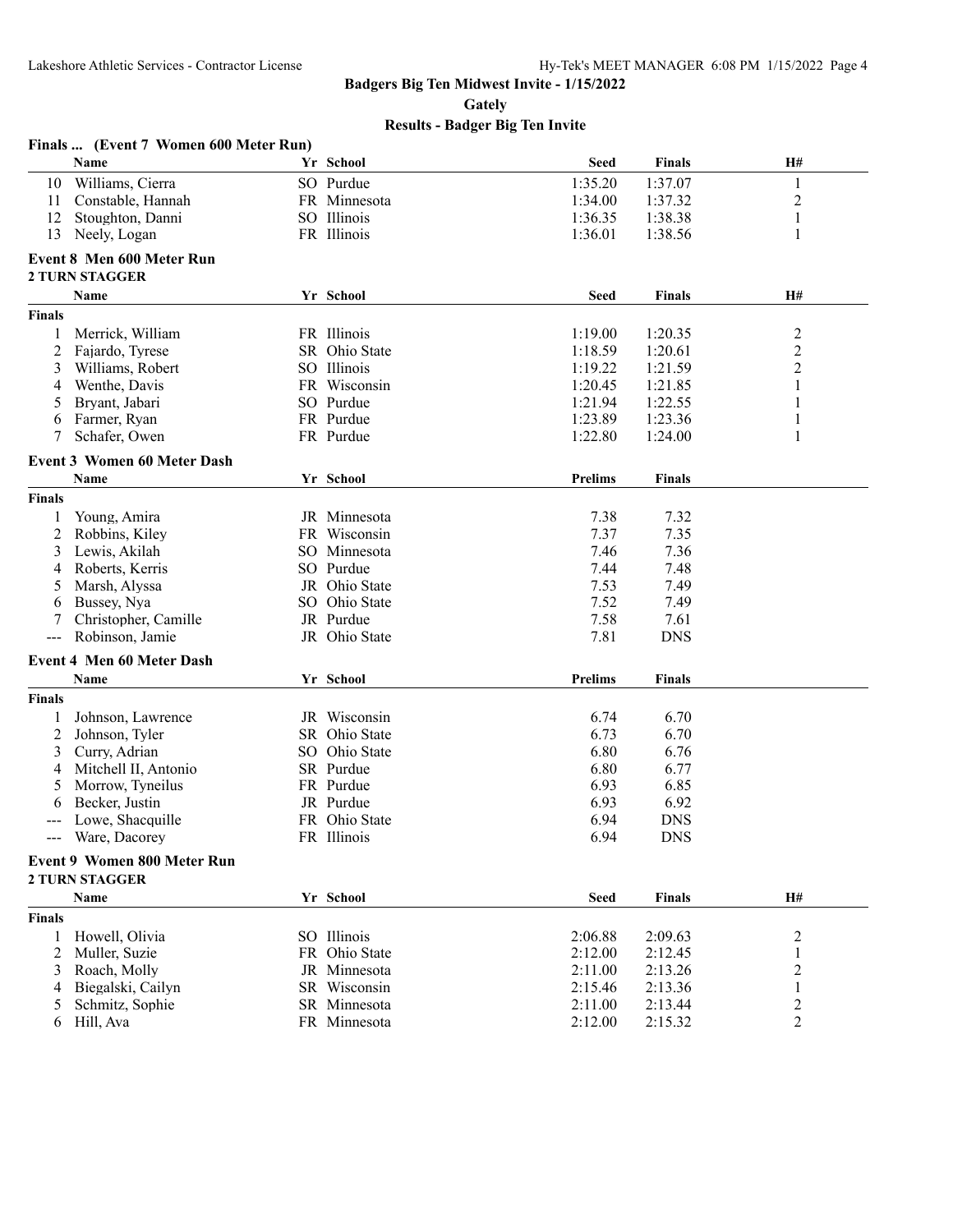**Gately**

|                      | Finals  (Event 9 Women 800 Meter Run) |               |             |               |                          |
|----------------------|---------------------------------------|---------------|-------------|---------------|--------------------------|
|                      | Name                                  | Yr School     | <b>Seed</b> | <b>Finals</b> | H#                       |
| 7                    | Guagenti, Allie                       | SO Ohio State | 2:13.17     | 2:16.06       | 1                        |
| 8                    | Finger, Kylie                         | FR Wisconsin  | 2:13.00     | 2:17.01       | 1                        |
| 9                    | Malecek, Amalia                       | FR Illinois   | 2:15.18     | 2:23.35       | 1                        |
|                      | <b>Event 10 Men 800 Meter Run</b>     |               |             |               |                          |
|                      | <b>2 TURN STAGGER</b>                 |               |             |               |                          |
|                      |                                       |               |             |               |                          |
|                      | Name                                  | Yr School     | <b>Seed</b> | Finals        | H#                       |
| <b>Finals</b>        |                                       |               |             |               |                          |
|                      | Spencer, Adam                         | FR Wisconsin  | 1:52.10     | 1:50.09       | $\overline{c}$           |
| 2                    | Dovalovsky, Nicolas                   | FR Illinois   | 1:51.34     | 1:52.35       | $\overline{c}$           |
| 3                    | Belson, Liam                          | JR Wisconsin  | 1:52.00     | 1:53.39       | $\overline{c}$           |
| 4                    | O'Brien, Will                         | SO Illinois   | 1:52.12     | 1:55.01       | $\mathbf{1}$             |
| 5                    | Palmer, David                         | SR Ohio State | 1:55.00     | 1:55.52       | 1                        |
| 6                    | Wolfe, Mason                          | FR Purdue     | 1:55.10     | 1:56.34       | 1                        |
| 7                    | Romanyk, Joseph                       | FR Purdue     | 1:53.89     | 1:56.61       | 1                        |
|                      | <b>Event 11 Women 300 Meter Dash</b>  |               |             |               |                          |
|                      | Preferred lanes 5-6-4-3               |               |             |               |                          |
|                      | Name                                  | Yr School     | <b>Seed</b> | <b>Finals</b> | H#                       |
| <b>Finals</b>        |                                       |               |             |               |                          |
|                      | Battle, Anavia                        | SR Ohio State | 36.50       | 38.23         | 6                        |
| 2                    | Josephs, Janielle                     | SO Minnesota  | 38.45       | 38.68         | 1                        |
| 3                    | Stubler, Bianca                       | SR Wisconsin  | 40.65       | 38.97         | 3                        |
| 4                    | McDowell, Jessica                     | SO Illinois   | 37.88       | 39.04         | 3                        |
| 5                    | Dayle, Yanique                        | JR Ohio State | 37.00       | 39.04         | 5                        |
| 6                    | Campbell, Jayla                       | SO Minnesota  | 39.22       | 39.06         | $\overline{\mathcal{A}}$ |
| 7                    | Bussey, Nya                           | SO Ohio State | 38.20       | 39.68         | $\overline{c}$           |
| 8                    | Murphy, Bryannia                      | SO Ohio State | 37.80       | 39.94         | $\overline{4}$           |
| 9                    | Leszczynska, Anna Maria               | SO Purdue     | 40.09       | 40.42         | 5                        |
| 10                   | Kouyeth, Saran                        | SO Purdue     | 38.45       | 40.43         | 1                        |
| 11                   | Etienne, Dalayni                      | FR Minnesota  | 40.11       | 40.67         | 6                        |
| 12                   | Abraham, Mia                          | FR Illinois   | 42.11       | 42.05         | $\overline{c}$           |
| 13                   | Carr, Nya                             | JR Illinois   | 41.55       | 42.52         | $\,1$                    |
| 14                   | Robbins, Kiley                        | FR Wisconsin  | 42.36       | 42.55         | 3                        |
| 15                   | Humphrey, Tacoria                     | FR Illinois   |             | 43.39         | 5                        |
| 16                   | Huven, Destiny                        | SO Wisconsin  | 42.00       | 43.42         | 1                        |
| 17                   | Oliver, Olivia                        | JR Illinois   | 43.24       | 45.26         | $\overline{4}$           |
|                      | Williams, Cierra                      | SO Purdue     | 39.02       | <b>DNS</b>    | 3                        |
| $\sim$ $\sim$ $\sim$ | Campbell, Naomi                       | SO Purdue     | 41.00       | <b>DNS</b>    | $\overline{2}$           |
|                      | Conde, Fatouma                        | FR Ohio State | 40.20       | <b>DNS</b>    | 6                        |
|                      | Roberts, Kerris                       | SO Purdue     | 38.69       | <b>DNS</b>    | $\overline{c}$           |
|                      | Christopher, Camille                  | JR Purdue     | 40.65       | <b>DNS</b>    | $\overline{\mathcal{A}}$ |
| $---$                | Gilling, Taylor                       | SO Wisconsin  | 40.60       | <b>DNS</b>    | 5                        |
|                      | Event 12 Men 300 Meter Dash           |               |             |               |                          |
|                      | Preferred Lanes 5-6-4-3               |               |             |               |                          |
|                      | Name                                  | Yr School     | <b>Seed</b> | <b>Finals</b> | H#                       |
| Finals               |                                       |               |             |               |                          |
| 1                    | Johnson, Tyler                        | SR Ohio State | 33.50       | 32.55         | 5                        |
| 2                    | Enz, Colin                            | JR Wisconsin  |             | 33.47         | 5                        |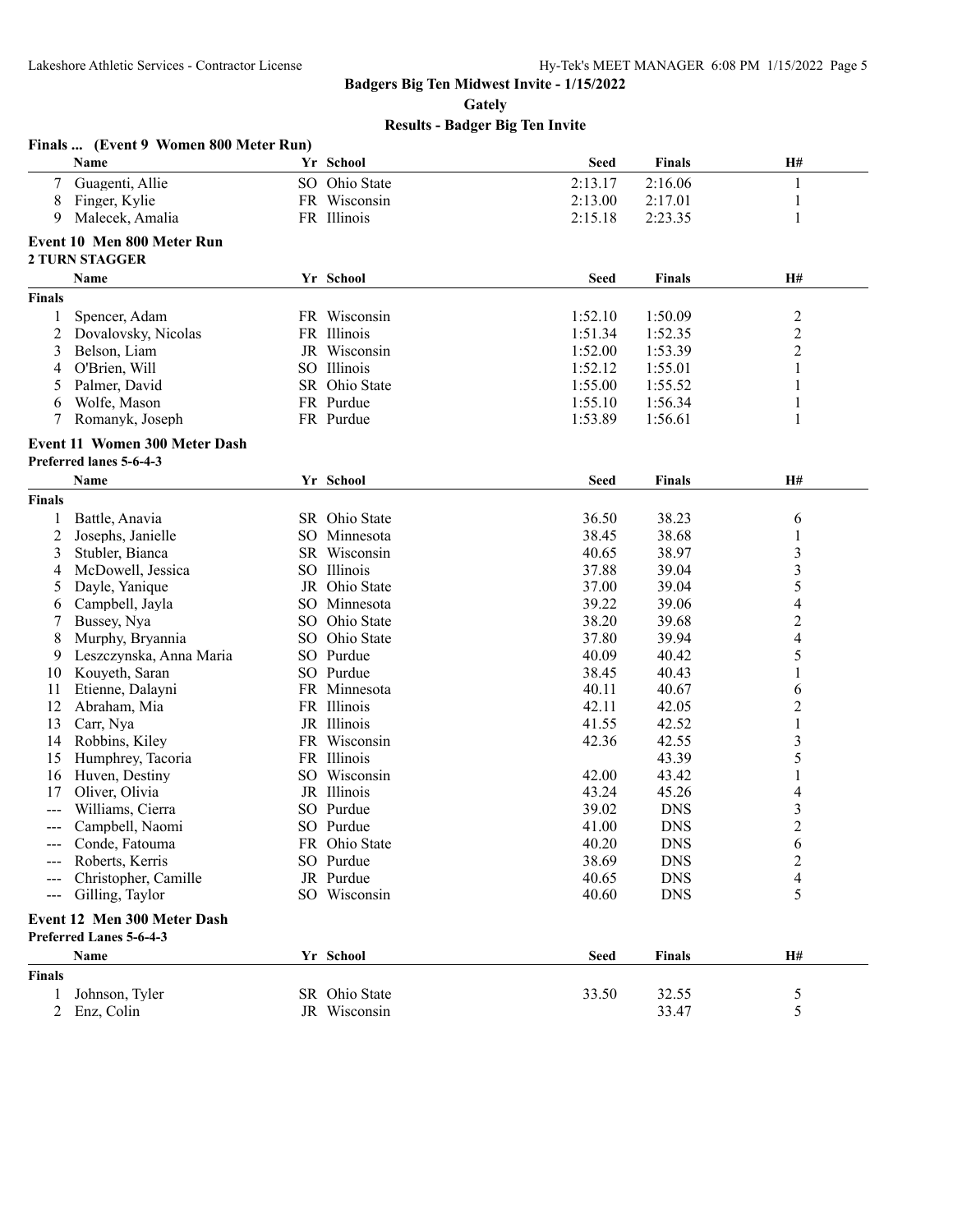**Gately**

#### **Results - Badger Big Ten Invite**

#### **Finals ... (Event 12 Men 300 Meter Dash)**

|                | Name                                 | Yr School     | <b>Seed</b> | <b>Finals</b> | H#                      |
|----------------|--------------------------------------|---------------|-------------|---------------|-------------------------|
| 3              | Harrison, Eric                       | SR Ohio State | 33.90       | 33.65         | 3                       |
| 4              | Thormo, Jason                        | SO Illinois   | 33.97       | 33.75         | $\overline{2}$          |
| 5              | Modeste, Armani                      | SO Ohio State | 34.30       | 34.17         | $\overline{c}$          |
| 6              | King, Kashief                        | SO Illinois   | 34.65       | 34.36         | $\overline{\mathbf{3}}$ |
| 7              | Morrow, Tyneilus                     | FR Purdue     | 35.65       | 34.56         | $\overline{2}$          |
| 8              | Becker, Justin                       | JR Purdue     | 35.70       | 34.59         | 1                       |
| 9              | Harris, Elliott                      | FR Wisconsin  | 34.20       | 34.62         | $\mathbf{1}$            |
| 10             | Olatoke, Praise                      | JR Ohio State | 33.60       | 34.65         | 4                       |
| 11             | Fajardo, Tyrese                      | SR Ohio State | 35.00       | 34.95         | 4                       |
| 12             | Johnson, Lawrence                    | JR Wisconsin  |             | 35.33         | 3                       |
| 13             | Peckenschneidner, Max                | FR Wisconsin  | 34.18       | 35.44         | 1                       |
| 14             | Jackson, Jaden                       | JR Illinois   | 35.99       | 35.88         | 1                       |
| 15             | Palmer, David                        | SR Ohio State | 35.00       | 36.01         | 4                       |
| 16             | Metts, Amir                          | SR Ohio State | 35.57       | 36.12         | 3                       |
| 17             | Curry, Adrian                        | SO Ohio State | 35.50       | 36.36         | 4                       |
| $---$          | Dannis, Bret                         | JR Illinois   | 35.99       | <b>DNS</b>    | $\overline{c}$          |
| ---            | Siyoum, Zamen                        | FR Purdue     | 35.50       | <b>DNS</b>    | 5                       |
|                |                                      |               |             |               |                         |
|                | <b>Event 13 Women 3000 Meter Run</b> |               |             |               |                         |
|                | Name                                 | Yr School     | <b>Seed</b> | <b>Finals</b> |                         |
| <b>Finals</b>  |                                      |               |             |               |                         |
| 1              | Santos, Daniella                     | FR Ohio State | 9:50.00     | 9:49.72       |                         |
| $\overline{2}$ | Thomsen, Jaycie                      | JR Minnesota  | 9:45.00     | 9:50.03       |                         |
| 3              | Kuhn, Andrea                         | SO Ohio State | 9:42.36     | 9:52.37       |                         |
| 4              | Heuerman, Heidi                      | SO Wisconsin  | 9:43.10     | 9:53.65       |                         |
| 5              | Klecker, Bit                         | JR Minnesota  | 9:37.39     | 9:54.43       |                         |
| 6              | Moulton, Hannah                      | SR Ohio State | 9:50.00     | 9:56.69       |                         |
| 7              | Slamkowski, Megan                    | SR Purdue     | 9:53.31     | 10:01.48      |                         |
| 8              | Von Scherr, Akemi                    | FR Ohio State | 9:45.00     | 10:05.04      |                         |
| 9              | Allen, Annie                         | FR Ohio State | 10:15.00    | 10:22.19      |                         |
| 10             | Jordan, Caroline                     | FR Purdue     | 10:05.00    | 10:23.13      |                         |
| 11             | Hill, Erinn                          | FR Wisconsin  | 10:09.62    | 10:23.36      |                         |
| $---$          | Muller, Suzie                        | FR Ohio State |             | <b>DNF</b>    |                         |
|                | <b>Event 14 Men 3000 Meter Run</b>   |               |             |               |                         |
|                | <b>Name</b>                          | Yr School     | Seed        | <b>Finals</b> |                         |
| <b>Finals</b>  |                                      |               |             |               |                         |
|                | Eckstein, Curtis                     | SR Purdue     | 7:59.30     | 8:09.90       |                         |
| 2              | Pieper, John                         | JR Purdue     | 8:17.00     | 8:11.24       |                         |
| 3              | Brandt, Andrew                       | FR Purdue     | 8:13.64     | 8:13.49       |                         |
| 4              | Carney, Sean                         | FR Ohio State | 8:15.00     | 8:16.23       |                         |
| 5              | Walker, Nathan                       | FR Purdue     | 8:15.00     | 8:16.76       |                         |
| 6              | Zedan, Michael                       | JR Ohio State | 8:24.00     | 8:17.89       |                         |
| 7              | Fleming, Alec                        | SR Purdue     | 8:15.00     | 8:18.46       |                         |
| 8              | Miller, Nick                         | JR Ohio State | 8:20.00     | 8:20.68       |                         |
| 9              | Yoder, Brady                         | FR Purdue     | 8:15.00     | 8:27.92       |                         |
| 10             | Tamminga, Nathaniel                  | JR Ohio State | 8:22.00     | 8:33.33       |                         |
| 11             | Williams, Caleb                      | FR Purdue     | 8:15.00     | 8:35.24       |                         |
| 12             | Jha, Zubin                           | FR Ohio State | 8:22.00     | 8:35.70       |                         |
| 13             | Regas, Nick                          | JR Ohio State | 8:20.00     | 8:42.17       |                         |
|                |                                      |               |             |               |                         |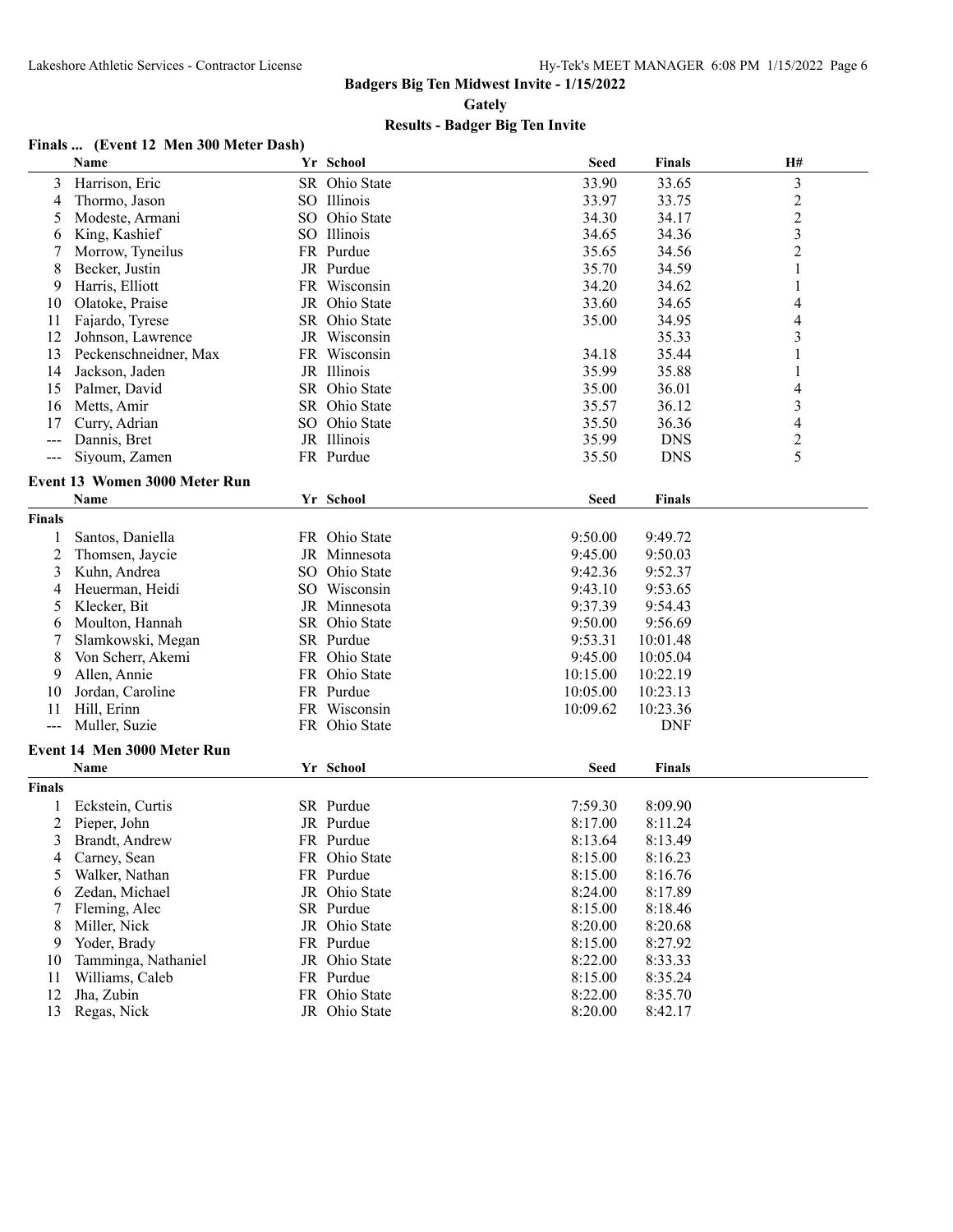**Gately**

|                        | Finals  (Event 14 Men 3000 Meter Run)                     |                          |                                                      |                      |                           |
|------------------------|-----------------------------------------------------------|--------------------------|------------------------------------------------------|----------------------|---------------------------|
|                        | Name                                                      | Yr School                | <b>Seed</b>                                          | <b>Finals</b>        |                           |
|                        | Hruskoci, Nick                                            | FR Wisconsin             | 8:25.00                                              | <b>DNF</b>           |                           |
|                        | Cooper, Cameron                                           | SR Ohio State            |                                                      | <b>DNF</b>           |                           |
| $\qquad \qquad - -$    | McIntire, Bailey                                          | JR Purdue                | 8:14.02                                              | <b>DNS</b>           |                           |
|                        | Event 15 Women 4x400 Meter Relay<br><b>2 TURN STAGGER</b> |                          |                                                      |                      |                           |
|                        | Team                                                      | Relay                    | <b>Seed</b>                                          | Finals               | H#                        |
| <b>Finals</b>          |                                                           |                          |                                                      |                      |                           |
| 1                      | Minnesota                                                 | A                        | 3:38.00                                              | 3:40.77              | 3                         |
|                        | 1) Campbell, Jayla SO                                     | 2) Larson, Val SR        | 3) Schaaffe, Abigail FR                              |                      | 4) Josephs, Janielle SO   |
|                        | 2 Purdue                                                  | A                        | 3:42.00                                              | 3:43.49              | 3                         |
|                        | 1) Talley, K'Ja SO                                        | 2) Williams, Cierra SO   | 3) Leszczynska, Anna Maria SO 4) Dacosta, Shianne FR |                      |                           |
| 3                      | Ohio State                                                | B                        | 3:42.00                                              | 3:47.95              | 2                         |
|                        | 1) Conde, Fatouma FR                                      | 2) Bertrand, Leah FR     | 3) Marsh, Alyssa JR                                  |                      | 4) Kebe, Mabinty FR       |
|                        | 4 Illinois                                                | A                        | 3:39.91                                              | 3:51.30              | 3                         |
|                        | 1) Neely, Logan FR                                        | 2) Stoughton, Danni SO   | 3) Howell, Olivia SO                                 |                      | 4) McDowell, Jessica SO   |
|                        |                                                           |                          |                                                      |                      |                           |
|                        | 5 Minnesota                                               | B                        | 3:50.00                                              | 3:53.88              | 2                         |
|                        | 1) Young, Amira JR                                        | 2) Etienne, Dalayni FR   | 3) Muellner, Anna FR                                 | 4) Vogt, Kayla SO    |                           |
|                        | 6 Minnesota                                               | D                        | 4:00.00                                              | 3:54.92              | 1                         |
|                        | 1) Hill, Ava FR                                           | 2) Kreitinger, Taylor FR | 3) Constable, Hannah FR                              |                      | 4) Atkinson, Emma FR      |
|                        | 7 Minnesota                                               | $\mathcal{C}$            | 3:55.00                                              | 3:58.27              | 1                         |
|                        | 1) Halbmaier, Libby JR                                    | 2) Reidy, Erin FR        | 3) Roach, Molly JR                                   |                      | 4) Schmitz, Sophie SR     |
|                        | 8 Illinois                                                | $\mathcal{C}$            | 3:56.00                                              | 4:05.43              | 1                         |
|                        | 1) Towns, Tracy SO                                        | 2) Malecek, Amalia FR    | 3) Lynch, Abby FR                                    |                      | 4) Marasco, Madison SO    |
| 9.                     | Illinois                                                  | B                        | 3:55.22                                              | 4:06.75              | 2                         |
|                        | 1) Abraham, Mia FR                                        | 2) Oliver, Olivia JR     | 3) Weaver, Kionna JR                                 |                      | 4) Malecek, Lydia FR      |
|                        | Wisconsin                                                 | A                        | 3:50.00                                              | <b>DNS</b>           | 1                         |
|                        | 1) Bellino, Danielle SR                                   | 2) Biegalski, Cailyn SR  | 3) Heuerman, Heidi SO                                | 4) Sippy, Peyton JR  |                           |
|                        | Ohio State                                                | A                        | 3:37.00                                              | <b>DNS</b>           | 3                         |
|                        | 1) Ayoub, Aziza SR                                        | 2) Battle, Anavia SR     | 3) Bussey, Nya SO                                    | 4) Dayle, Yanique JR |                           |
|                        | Ohio State                                                | C                        | 3:45.00                                              | <b>DNS</b>           | $\mathfrak{D}$            |
|                        | 1) Figler, Mary SR                                        | 2) Muller, Suzie FR      | 3) Pyles, Cierra JR                                  |                      | 4) Murphy, Bryannia SO    |
|                        |                                                           |                          |                                                      |                      |                           |
|                        | Event 16 Men 4x400 Meter Relay                            |                          |                                                      |                      |                           |
|                        | <b>2 TURN STAGGER</b>                                     |                          |                                                      |                      |                           |
|                        | Team                                                      | Relay                    | <b>Seed</b>                                          | Finals               | <b>H#</b>                 |
| <b>Finals</b>          |                                                           |                          |                                                      |                      |                           |
| 1                      | Illinois                                                  | A                        | 3:09.45                                              | 3:13.62              | 2                         |
|                        | 1) Williams, Robert SO                                    | 2) Ford, Devante FR      | 3) Thormo, Jason SO                                  | 4) King, Kashief SO  |                           |
|                        | Ohio State                                                | A                        | 3:08.00                                              | 3:16.89              | 2                         |
|                        | 1) Baptiste, Kashawn JR                                   | 2) Cooper, Cameron SR    | 3) Curry, Adrian SO                                  | 4) Gardette, Trey FR |                           |
|                        | 3 Purdue                                                  | А                        | 3:16.00                                              | 3:22.43              | 2                         |
|                        | 1) Bryant, Jabari SO                                      | 2) Farmer, Ryan FR       | 3) Romanyk, Joseph FR                                | 4) Schafer, Owen FR  |                           |
|                        |                                                           |                          |                                                      |                      |                           |
|                        | 4 Illinois                                                | B                        | 3:19.22                                              | 3:25.92              |                           |
|                        | 1) Jackson, Jaden JR                                      | 2) Merrick, William FR   | 3) O'Brien, Will SO                                  |                      | 4) Dovalovsky, Nicolas FR |
| $\qquad \qquad \cdots$ | Wisconsin                                                 | А                        | 3:13.00                                              | <b>DNF</b>           | 2                         |
|                        | 1) Harris, Elliott FR                                     | 2) Hatch, Robert JR      | 3) Peckenschneidner, Max FR                          | 4) Wenthe, Davis FR  |                           |
|                        | Wisconsin                                                 | B                        |                                                      | <b>DNF</b>           | 1                         |
|                        | 1) Belson, Liam JR                                        | 2) Spencer, Adam FR      | 3) Johnson, Lawrence JR                              |                      |                           |
|                        | Ohio State                                                | B                        | 3:10.00                                              | <b>DNS</b>           | 1                         |
|                        | 1) Fajardo, Tyrese SR                                     | 2) Harrison, Eric SR     | 3) Johnson, Tyler SR                                 |                      | 4) Lowe, Shacquille FR    |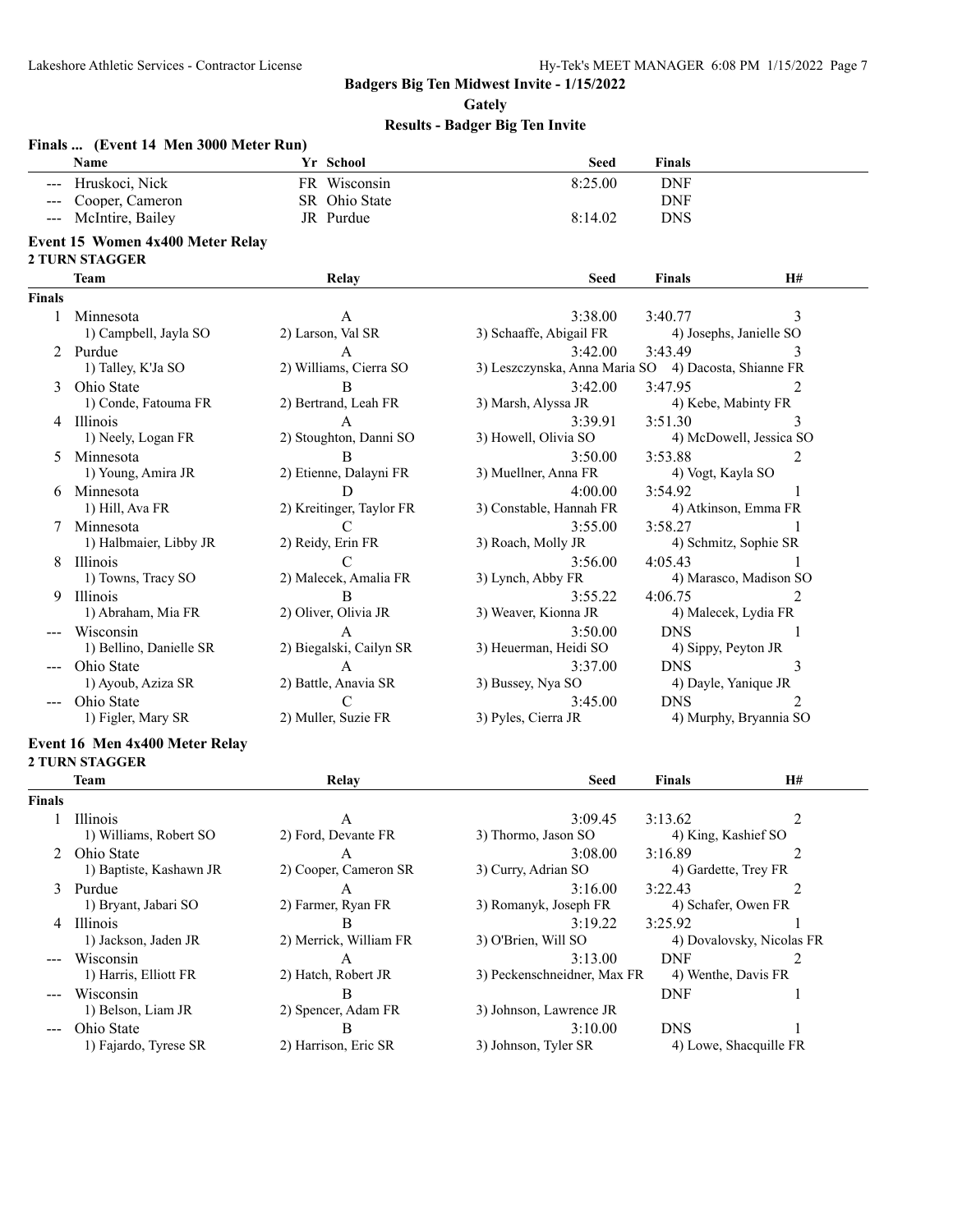**Gately**

|               | Finals  (Event 16 Men 4x400 Meter Relay)                    |                     |                       |               |                      |
|---------------|-------------------------------------------------------------|---------------------|-----------------------|---------------|----------------------|
|               | <b>Team</b>                                                 | Relay               | <b>Seed</b>           | <b>Finals</b> | H#                   |
| $---$         | Illinois                                                    | $\mathcal{C}$       | 3:25.00               | <b>DNS</b>    | 1                    |
|               | 1) Dannis, Bret JR                                          | 2) Ware, Dacorey FR | 3) Shafis, Michael SO |               | 4) Rustay, Declan JR |
|               | Ohio State                                                  | C                   | 3:12.00               | <b>DNS</b>    |                      |
|               | 1) Palmer, David SR                                         | 2) Mott, Tavonte SR | 3) Metts, Amir SR     |               | 4) Slyepkan, Ivan SO |
|               | <b>Event 17 Women Weight Throw</b><br><b>TOP 9 TO FINAL</b> |                     |                       |               |                      |
|               | Name                                                        | Yr School           | <b>Seed</b>           | Finals        |                      |
|               |                                                             |                     |                       |               |                      |
| <b>Finals</b> |                                                             |                     |                       |               |                      |
| 1             | Lindeman, Chloe                                             | FR Wisconsin        | 20.92m                | 20.98m        |                      |
| 2             | Keyzers, Tess                                               | JR Minnesota        | 21.66m                | 20.69m        |                      |
| 3             | Frank, Shelby                                               | FR Minnesota        | 20.08m                | 20.66m        |                      |
| 4             | Roberts, Olivia                                             | SO Wisconsin        | 18.76m                | 20.37m        |                      |
| 5             | Duwenhoegger, McKenzie                                      | SO Minnesota        | 17.75m                | 18.05m        |                      |
| 6             | Stendel, Emily                                              | JR Minnesota        | 18.19m                | 17.38m        |                      |
| 7             | Oduocha, Chikere                                            | FR Wisconsin        | 17.97m                | J17.38m       |                      |
| 8             | Stringer, Lacey                                             | FR Ohio State       |                       | 16.20m        |                      |
| 9             | Murff, Morgan                                               | FR Purdue           | 14.09m                | 14.33m        |                      |
|               | <b>Event 18 Men Weight Throw</b>                            |                     |                       |               |                      |
|               | <b>TOP 9 TO FINAL</b>                                       |                     |                       |               |                      |
|               | Name                                                        | Yr School           | <b>Seed</b>           | <b>Finals</b> |                      |
| <b>Finals</b> |                                                             |                     |                       |               |                      |
| 1             | Coil, Sam                                                   | JR Wisconsin        | 20.50m                | 20.38m        |                      |
| 2             | Aviles, Carlos                                              | SO Ohio State       | 14.55m                | 19.73m        |                      |
| 3             | Cook Jr., Kelly                                             | SR Purdue           | 20.09m                | 19.18m        |                      |
| 4             | Ufearo, Dan                                                 | JR Wisconsin        | 19.16m                | 18.67m        |                      |
| 5             | Keyes, Brian                                                | SO Illinois         | 18.17m                | 18.44m        |                      |
| 6             | Stone, Andrew                                               | FR Wisconsin        | 18.43m                | 17.67m        |                      |
| 7             | Tobias, Hayden                                              | FR Ohio State       | 16.89m                | 17.48m        |                      |
| 8             | Watson, Tanner                                              | SO Ohio State       |                       | 17.44m        |                      |
| 9             | Sudduth, Tyler                                              | FR Illinois         | 16.71m                | 16.89m        |                      |
| 10            | Matzek, Billy                                               | JR Illinois         | 17.10m                | 16.23m        |                      |
| 11            | Swarens, Jason                                              | FR Wisconsin        | 17.26m                | 15.89m        |                      |
| 12            | Tomasovic, Nick                                             | FR Wisconsin        |                       | 13.94m        |                      |
| $\frac{1}{2}$ | Huisman, Chris                                              | FR Purdue           | 14.05m                | <b>DNS</b>    |                      |
| $--$          | Vanos, Johnny                                               | JR Purdue           | 20.65m                | <b>DNS</b>    |                      |
|               | <b>Event 19 Women Pole Vault</b>                            |                     |                       |               |                      |
|               | Heights: 3.46 3.61 3.76 3.86 3.96 4.06 4.16 4.26 4.36       |                     |                       |               |                      |
|               | Name                                                        | Yr School           | <b>Seed</b>           | <b>Finals</b> |                      |
| <b>Finals</b> |                                                             |                     |                       |               |                      |
| 1             | Bray, Jessica                                               | JR Purdue           | 4.17m                 | 3.96m         |                      |
| 2             | Thomas, Tori                                                | FR Illinois         | 4.20m                 | J3.96m        |                      |
| 3             | Berger, Alexys                                              | FR Minnesota        | 4.05m                 | 3.86m         |                      |
| 4             | Orlowski, Hailey                                            | SR Wisconsin        |                       | J3.86m        |                      |
| 5             | Dorshorst, Tia                                              | JR Wisconsin        | 4.10m                 | 3.76m         |                      |
| 6             | Absher, Lindsay                                             | SO Purdue           | 3.74m                 | J3.76m        |                      |
| 7             | Moore, Julia                                                | FR Wisconsin        |                       | J3.76m        |                      |
| 8             | Rothas, Kelsey                                              | FR Illinois         | 3.67m                 | J3.76m        |                      |
| 9             | Bilau, Lauren                                               | FR Wisconsin        | 3.45m                 | 3.61m         |                      |
|               |                                                             |                     |                       |               |                      |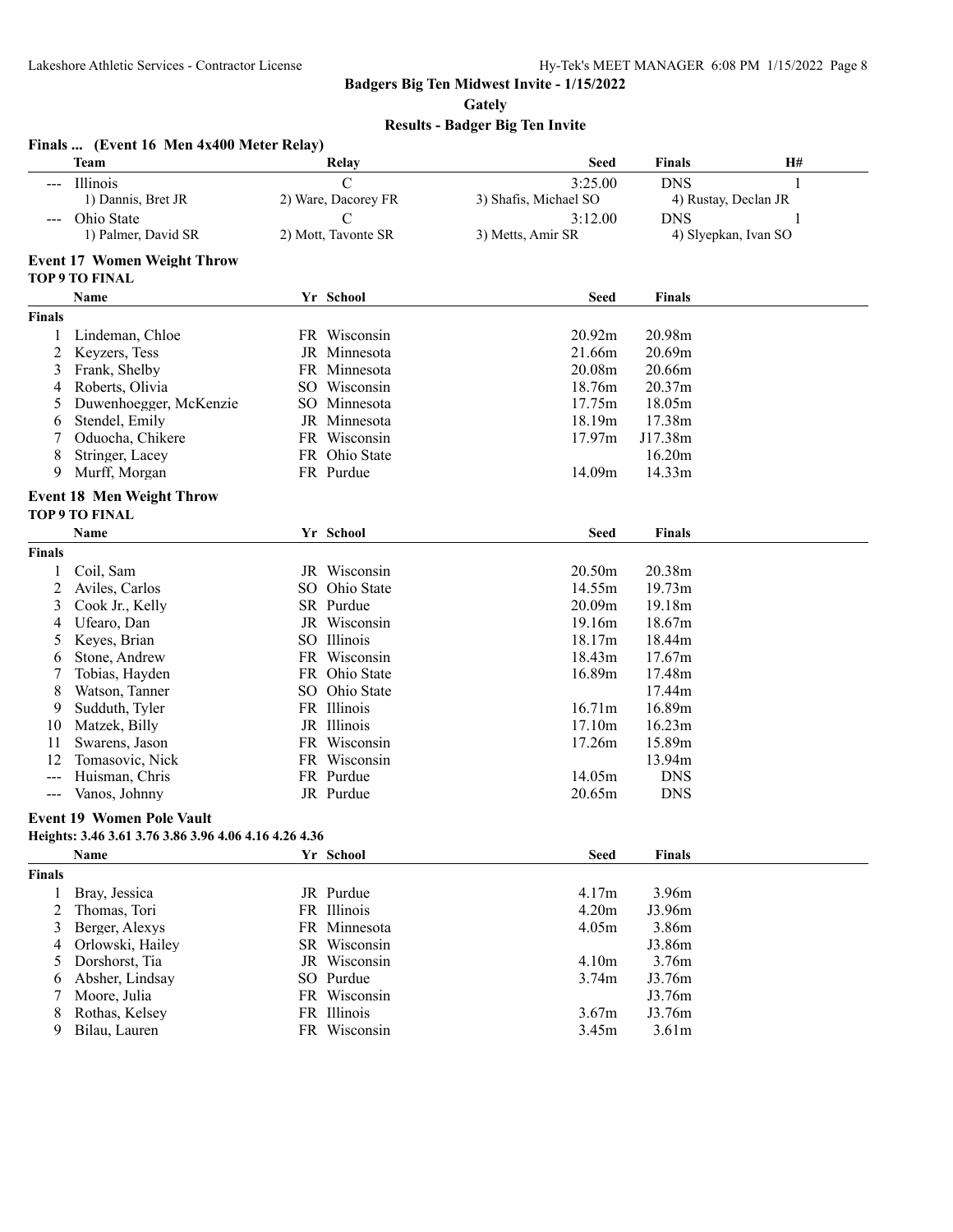**Gately**

|               | Finals  (Event 19 Women Pole Vault)              |               |                   |                   |  |
|---------------|--------------------------------------------------|---------------|-------------------|-------------------|--|
|               | Name                                             | Yr School     | <b>Seed</b>       | <b>Finals</b>     |  |
| 9             | Kluge, Kenzi                                     | FR Wisconsin  |                   | 3.61m             |  |
| 11            | Casey, Alison                                    | FR Purdue     | 3.47 <sub>m</sub> | 3.46m             |  |
| 11            | Busse, Anne                                      | FR Purdue     | 3.62m             | 3.46m             |  |
| 13            | Pletcher, Mara                                   | FR Minnesota  | 3.65m             | J3.46m            |  |
| $--$          | Spencer, Sam                                     | FR Minnesota  | 3.91 <sub>m</sub> | NH                |  |
|               | <b>Event 20 Men Pole Vault</b>                   |               |                   |                   |  |
|               | Heights 4.51 4.66 4.81 4.96 5.11 5.21 5.31 5.41  |               |                   |                   |  |
|               |                                                  |               | <b>Seed</b>       |                   |  |
|               | Name                                             | Yr School     |                   | <b>Finals</b>     |  |
| <b>Finals</b> |                                                  |               |                   |                   |  |
| 1             | Uusimaki, Leo                                    | FR Ohio State |                   | 4.96m             |  |
| 2             | Gogel, Grant                                     | FR Purdue     | 4.68m             | 4.51 <sub>m</sub> |  |
| 3             | Sandlin, Logan                                   | FR Purdue     | 4.53 <sub>m</sub> | J4.51m            |  |
| 4             | Ifft, Chandlar                                   | SO Wisconsin  | 4.92m             | J4.51m            |  |
| $---$         | Melstrand, Canon                                 | SR Wisconsin  | 4.83 <sub>m</sub> | <b>NH</b>         |  |
| ---           | Hawks, Brady                                     | SO Purdue     | 4.32m             | <b>NH</b>         |  |
|               | <b>Event 21 Women High Jump</b>                  |               |                   |                   |  |
|               | Heights: 1.56 1.61 1.66 1.71 1.74 1.77 1.80 1.83 |               |                   |                   |  |
|               | Name                                             | Yr School     | Seed              | <b>Finals</b>     |  |
| <b>Finals</b> |                                                  |               |                   |                   |  |
| 1             | Humphrey, Tacoria                                | FR Illinois   |                   | 1.71m             |  |
| 2             | Higgins, Kristin                                 | SR Illinois   | 1.75m             | J1.71m            |  |
| 3             | Hunter, Faith                                    | FR Ohio State |                   | 1.66m             |  |
| 3             | Williams, My'Khiyah                              | SO Purdue     | 1.69m             | 1.66m             |  |
| 5             | Waldhauser, Bailey                               | SR Minnesota  | 1.74m             | 1.61 <sub>m</sub> |  |
|               | Walker, Kambi                                    | FR Ohio State |                   | <b>NH</b>         |  |
| $---$         | McCloy, Amelia                                   | FR Ohio State |                   | <b>NH</b>         |  |
| ---           | Jok, Nyalaam                                     | FR Minnesota  | 1.75m             | <b>DNS</b>        |  |
| ---           | Ugarte, Amaya                                    | FR Ohio State | 1.82m             | <b>DNS</b>        |  |
|               |                                                  |               |                   |                   |  |
|               | Event 22 Men High Jump                           |               |                   |                   |  |
|               | Heights: 1.84 1.89 1.94 1.99 2.04 2.08 2.11 2.14 |               |                   |                   |  |
|               | Name                                             | Yr School     | <b>Seed</b>       | <b>Finals</b>     |  |
| <b>Finals</b> |                                                  |               |                   |                   |  |
|               | Miller, Jr., Shaun                               | SO Ohio State | 2.13 <sub>m</sub> | 2.16m             |  |
| 2             | Ernsberger, Gage                                 | FR Purdue     | 1.94 <sub>m</sub> | 1.89 <sub>m</sub> |  |
|               | <b>Event 23 Women Long Jump</b>                  |               |                   |                   |  |
|               | TOP 9 TO FINAL                                   |               |                   |                   |  |
|               | Name                                             | Yr School     | <b>Seed</b>       | <b>Finals</b>     |  |
| <b>Finals</b> |                                                  |               |                   |                   |  |
| 1             | Morris, Hannah                                   | JR Minnesota  | 6.26m             | 6.02m             |  |
| 2             | Osborne, Camille                                 | SO Illinois   | 5.54m             | 5.51m             |  |
| 3             | Brown, Armoni                                    | JR Wisconsin  | 6.11 <sub>m</sub> | 5.38m             |  |
| 4             | Black, Diamond                                   | JR Wisconsin  | 5.74m             | 5.34m             |  |
| 5             | Nguyen, Nicole                                   | SO Illinois   | 5.50m             | 5.27m             |  |
| 6             | Abraham, Mia                                     | FR Illinois   |                   | 5.23m             |  |
| 7             | Oliver, Olivia                                   | JR Illinois   | 5.20m             | 5.15m             |  |
| 8             | Kim, Emily                                       | SO Purdue     | 5.35m             | 5.03 <sub>m</sub> |  |
| ---           | Jok, Nyalaam                                     | FR Minnesota  | 5.57m             | <b>DNS</b>        |  |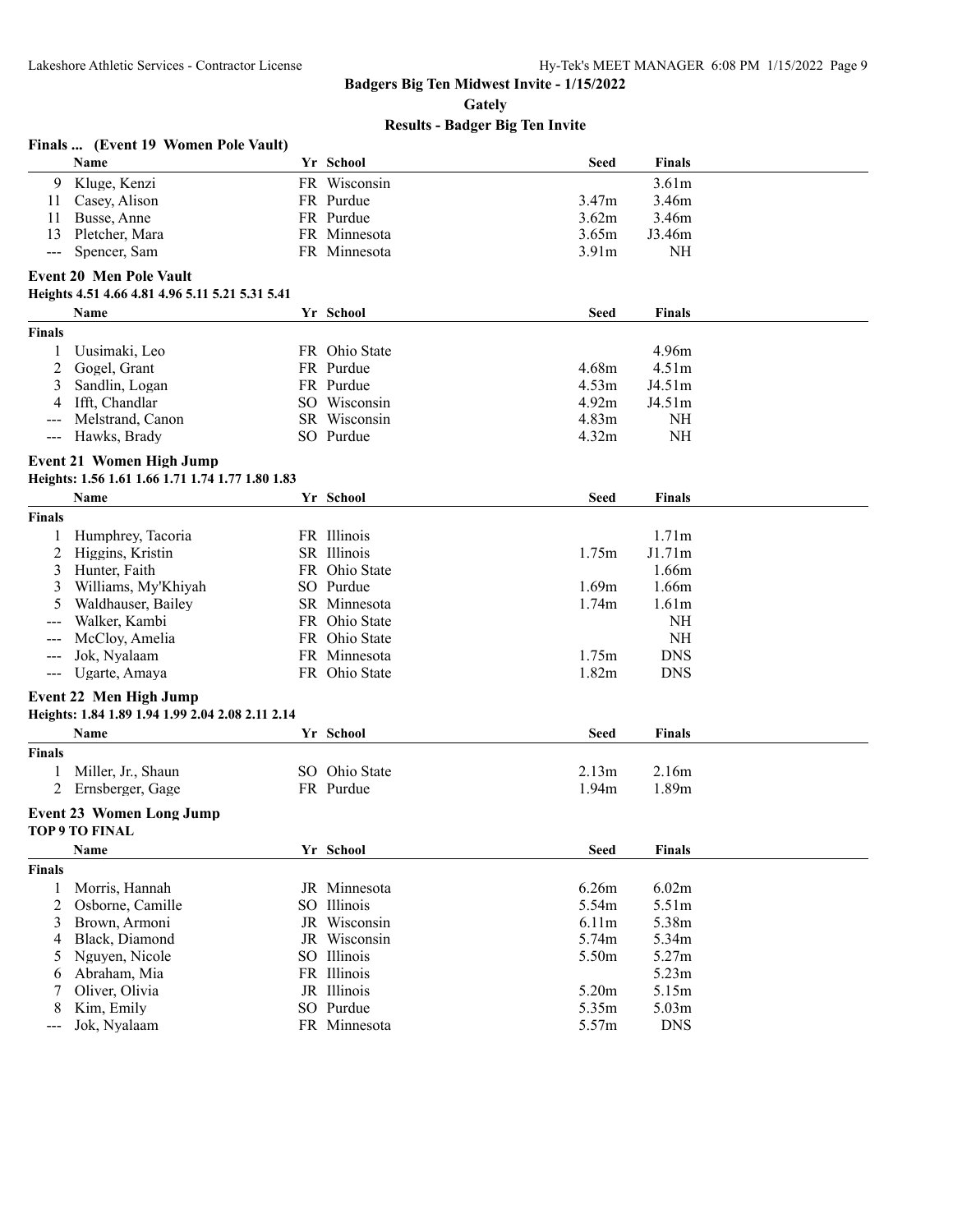**Gately**

**Results - Badger Big Ten Invite**

#### **Event 24 Men Long Jump**

| Yr School<br>Name<br><b>Seed</b><br><b>Finals</b><br>SO Purdue<br>7.36m<br>7.27m<br>Hill Jr., Lloyd<br>1<br>2<br>Martin, Isaiah<br>SR Purdue<br>7.43 <sub>m</sub><br>7.25m<br>6.89m<br>Mboyo, Daniel<br>FR Illinois<br>3<br>6.58m<br>Lansill, Quinn<br>FR Wisconsin<br>6.21m<br>4<br><b>Event 25 Women Triple Jump</b><br>TOP 9 TO FINAL<br>Yr School<br><b>Seed</b><br><b>Finals</b><br>Name<br>12.00m<br>JR Ohio State<br>12.90m<br>Robinson, Jamie<br>12.71m<br>2<br>Pyles, Cierra<br>Ohio State<br>12.44m<br>JR<br>12.22m<br>Wilford, Rieko<br>FR Purdue<br>11.93m<br>3<br>Black, Diamond<br>JR Wisconsin<br>11.95m<br>11.58m<br>4<br>Pinthapataya, Tanya<br>FR Purdue<br>11.15m<br>5<br><b>Event 26 Men Triple Jump</b><br><b>TOP 9 TO FINAL</b><br>Yr School<br><b>Seed</b><br>Name<br><b>Finals</b><br><b>Finals</b><br>14.10m<br>14.28m<br>Barfknecht, Connor<br>SR Wisconsin<br>1<br>2<br>14.58m<br>Marshall, Reed<br>JR Illinois<br>13.95m<br>16.08m<br>Wills, Safin<br>JR Purdue<br><b>DNS</b><br>$\frac{1}{2}$<br>14.93m<br>Frankenreider, Peyton<br>SR Wisconsin<br><b>DNS</b><br>$---$<br>Foote-Talley, Clarence<br>SO Ohio State<br>16.26m<br><b>DNS</b><br>$--$<br><b>Event 27 Women Shot Put</b><br><b>TOP 9 TO FINAL</b><br>Yr School<br><b>Seed</b><br>Name<br><b>Finals</b><br><b>Finals</b><br>19.12m<br>19.08m<br>SR Ohio State<br>Aquilla, Adelaide<br>1<br>18.29m<br>2<br>Schaefer, Josie<br>JR Wisconsin<br>16.62m<br>Brown, Devia<br>SR Minnesota<br>17.76m<br>16.21m<br>3<br>Duwenhoegger, McKenzie<br>SO Minnesota<br>15.16m<br>15.69m<br>4<br>Keyzers, Tess<br>JR Minnesota<br>17.27m<br>15.36m<br>5<br>15.98m<br>King, Amaya<br>JR Purdue<br>14.58m<br>6<br>15.90m<br>Lindeman, Chloe<br>FR Wisconsin<br>13.67m<br>7<br>8<br>Stringer, Lacey<br>Ohio State<br>13.48m<br>FR.<br>FR Purdue<br>12.37m<br>11.78m<br>9<br>Bryant, Ikeava<br><b>Event 28 Men Shot Put</b><br>TOP 9 TO FINAL<br>Yr School<br><b>Seed</b><br><b>Finals</b><br>Name<br>18.80m<br>FR Wisconsin<br>19.32m<br>Stone, Andrew<br>1<br>FR Illinois<br>2<br>Sudduth, Tyler<br>18.41m<br>18.41m<br>Tobias, Hayden<br>FR Ohio State<br>18.48m<br>18.16m<br>3<br>Aviles, Carlos<br>SO Ohio State<br>17.45m<br>17.00m<br>4<br>FR Wisconsin |               | <b>TOP 9 TO FINAL</b> |  |        |        |  |
|--------------------------------------------------------------------------------------------------------------------------------------------------------------------------------------------------------------------------------------------------------------------------------------------------------------------------------------------------------------------------------------------------------------------------------------------------------------------------------------------------------------------------------------------------------------------------------------------------------------------------------------------------------------------------------------------------------------------------------------------------------------------------------------------------------------------------------------------------------------------------------------------------------------------------------------------------------------------------------------------------------------------------------------------------------------------------------------------------------------------------------------------------------------------------------------------------------------------------------------------------------------------------------------------------------------------------------------------------------------------------------------------------------------------------------------------------------------------------------------------------------------------------------------------------------------------------------------------------------------------------------------------------------------------------------------------------------------------------------------------------------------------------------------------------------------------------------------------------------------------------------------------------------------------------------------------------------------------------------------------------------------------------------------------------------------------------------------------------------------------------------------------------------------------------------------------------------------------------------------|---------------|-----------------------|--|--------|--------|--|
|                                                                                                                                                                                                                                                                                                                                                                                                                                                                                                                                                                                                                                                                                                                                                                                                                                                                                                                                                                                                                                                                                                                                                                                                                                                                                                                                                                                                                                                                                                                                                                                                                                                                                                                                                                                                                                                                                                                                                                                                                                                                                                                                                                                                                                      |               |                       |  |        |        |  |
|                                                                                                                                                                                                                                                                                                                                                                                                                                                                                                                                                                                                                                                                                                                                                                                                                                                                                                                                                                                                                                                                                                                                                                                                                                                                                                                                                                                                                                                                                                                                                                                                                                                                                                                                                                                                                                                                                                                                                                                                                                                                                                                                                                                                                                      | <b>Finals</b> |                       |  |        |        |  |
|                                                                                                                                                                                                                                                                                                                                                                                                                                                                                                                                                                                                                                                                                                                                                                                                                                                                                                                                                                                                                                                                                                                                                                                                                                                                                                                                                                                                                                                                                                                                                                                                                                                                                                                                                                                                                                                                                                                                                                                                                                                                                                                                                                                                                                      |               |                       |  |        |        |  |
|                                                                                                                                                                                                                                                                                                                                                                                                                                                                                                                                                                                                                                                                                                                                                                                                                                                                                                                                                                                                                                                                                                                                                                                                                                                                                                                                                                                                                                                                                                                                                                                                                                                                                                                                                                                                                                                                                                                                                                                                                                                                                                                                                                                                                                      |               |                       |  |        |        |  |
|                                                                                                                                                                                                                                                                                                                                                                                                                                                                                                                                                                                                                                                                                                                                                                                                                                                                                                                                                                                                                                                                                                                                                                                                                                                                                                                                                                                                                                                                                                                                                                                                                                                                                                                                                                                                                                                                                                                                                                                                                                                                                                                                                                                                                                      |               |                       |  |        |        |  |
|                                                                                                                                                                                                                                                                                                                                                                                                                                                                                                                                                                                                                                                                                                                                                                                                                                                                                                                                                                                                                                                                                                                                                                                                                                                                                                                                                                                                                                                                                                                                                                                                                                                                                                                                                                                                                                                                                                                                                                                                                                                                                                                                                                                                                                      |               |                       |  |        |        |  |
|                                                                                                                                                                                                                                                                                                                                                                                                                                                                                                                                                                                                                                                                                                                                                                                                                                                                                                                                                                                                                                                                                                                                                                                                                                                                                                                                                                                                                                                                                                                                                                                                                                                                                                                                                                                                                                                                                                                                                                                                                                                                                                                                                                                                                                      |               |                       |  |        |        |  |
|                                                                                                                                                                                                                                                                                                                                                                                                                                                                                                                                                                                                                                                                                                                                                                                                                                                                                                                                                                                                                                                                                                                                                                                                                                                                                                                                                                                                                                                                                                                                                                                                                                                                                                                                                                                                                                                                                                                                                                                                                                                                                                                                                                                                                                      |               |                       |  |        |        |  |
|                                                                                                                                                                                                                                                                                                                                                                                                                                                                                                                                                                                                                                                                                                                                                                                                                                                                                                                                                                                                                                                                                                                                                                                                                                                                                                                                                                                                                                                                                                                                                                                                                                                                                                                                                                                                                                                                                                                                                                                                                                                                                                                                                                                                                                      |               |                       |  |        |        |  |
|                                                                                                                                                                                                                                                                                                                                                                                                                                                                                                                                                                                                                                                                                                                                                                                                                                                                                                                                                                                                                                                                                                                                                                                                                                                                                                                                                                                                                                                                                                                                                                                                                                                                                                                                                                                                                                                                                                                                                                                                                                                                                                                                                                                                                                      |               |                       |  |        |        |  |
|                                                                                                                                                                                                                                                                                                                                                                                                                                                                                                                                                                                                                                                                                                                                                                                                                                                                                                                                                                                                                                                                                                                                                                                                                                                                                                                                                                                                                                                                                                                                                                                                                                                                                                                                                                                                                                                                                                                                                                                                                                                                                                                                                                                                                                      | <b>Finals</b> |                       |  |        |        |  |
|                                                                                                                                                                                                                                                                                                                                                                                                                                                                                                                                                                                                                                                                                                                                                                                                                                                                                                                                                                                                                                                                                                                                                                                                                                                                                                                                                                                                                                                                                                                                                                                                                                                                                                                                                                                                                                                                                                                                                                                                                                                                                                                                                                                                                                      |               |                       |  |        |        |  |
|                                                                                                                                                                                                                                                                                                                                                                                                                                                                                                                                                                                                                                                                                                                                                                                                                                                                                                                                                                                                                                                                                                                                                                                                                                                                                                                                                                                                                                                                                                                                                                                                                                                                                                                                                                                                                                                                                                                                                                                                                                                                                                                                                                                                                                      |               |                       |  |        |        |  |
|                                                                                                                                                                                                                                                                                                                                                                                                                                                                                                                                                                                                                                                                                                                                                                                                                                                                                                                                                                                                                                                                                                                                                                                                                                                                                                                                                                                                                                                                                                                                                                                                                                                                                                                                                                                                                                                                                                                                                                                                                                                                                                                                                                                                                                      |               |                       |  |        |        |  |
|                                                                                                                                                                                                                                                                                                                                                                                                                                                                                                                                                                                                                                                                                                                                                                                                                                                                                                                                                                                                                                                                                                                                                                                                                                                                                                                                                                                                                                                                                                                                                                                                                                                                                                                                                                                                                                                                                                                                                                                                                                                                                                                                                                                                                                      |               |                       |  |        |        |  |
|                                                                                                                                                                                                                                                                                                                                                                                                                                                                                                                                                                                                                                                                                                                                                                                                                                                                                                                                                                                                                                                                                                                                                                                                                                                                                                                                                                                                                                                                                                                                                                                                                                                                                                                                                                                                                                                                                                                                                                                                                                                                                                                                                                                                                                      |               |                       |  |        |        |  |
|                                                                                                                                                                                                                                                                                                                                                                                                                                                                                                                                                                                                                                                                                                                                                                                                                                                                                                                                                                                                                                                                                                                                                                                                                                                                                                                                                                                                                                                                                                                                                                                                                                                                                                                                                                                                                                                                                                                                                                                                                                                                                                                                                                                                                                      |               |                       |  |        |        |  |
|                                                                                                                                                                                                                                                                                                                                                                                                                                                                                                                                                                                                                                                                                                                                                                                                                                                                                                                                                                                                                                                                                                                                                                                                                                                                                                                                                                                                                                                                                                                                                                                                                                                                                                                                                                                                                                                                                                                                                                                                                                                                                                                                                                                                                                      |               |                       |  |        |        |  |
|                                                                                                                                                                                                                                                                                                                                                                                                                                                                                                                                                                                                                                                                                                                                                                                                                                                                                                                                                                                                                                                                                                                                                                                                                                                                                                                                                                                                                                                                                                                                                                                                                                                                                                                                                                                                                                                                                                                                                                                                                                                                                                                                                                                                                                      |               |                       |  |        |        |  |
|                                                                                                                                                                                                                                                                                                                                                                                                                                                                                                                                                                                                                                                                                                                                                                                                                                                                                                                                                                                                                                                                                                                                                                                                                                                                                                                                                                                                                                                                                                                                                                                                                                                                                                                                                                                                                                                                                                                                                                                                                                                                                                                                                                                                                                      |               |                       |  |        |        |  |
|                                                                                                                                                                                                                                                                                                                                                                                                                                                                                                                                                                                                                                                                                                                                                                                                                                                                                                                                                                                                                                                                                                                                                                                                                                                                                                                                                                                                                                                                                                                                                                                                                                                                                                                                                                                                                                                                                                                                                                                                                                                                                                                                                                                                                                      |               |                       |  |        |        |  |
|                                                                                                                                                                                                                                                                                                                                                                                                                                                                                                                                                                                                                                                                                                                                                                                                                                                                                                                                                                                                                                                                                                                                                                                                                                                                                                                                                                                                                                                                                                                                                                                                                                                                                                                                                                                                                                                                                                                                                                                                                                                                                                                                                                                                                                      |               |                       |  |        |        |  |
|                                                                                                                                                                                                                                                                                                                                                                                                                                                                                                                                                                                                                                                                                                                                                                                                                                                                                                                                                                                                                                                                                                                                                                                                                                                                                                                                                                                                                                                                                                                                                                                                                                                                                                                                                                                                                                                                                                                                                                                                                                                                                                                                                                                                                                      |               |                       |  |        |        |  |
|                                                                                                                                                                                                                                                                                                                                                                                                                                                                                                                                                                                                                                                                                                                                                                                                                                                                                                                                                                                                                                                                                                                                                                                                                                                                                                                                                                                                                                                                                                                                                                                                                                                                                                                                                                                                                                                                                                                                                                                                                                                                                                                                                                                                                                      |               |                       |  |        |        |  |
|                                                                                                                                                                                                                                                                                                                                                                                                                                                                                                                                                                                                                                                                                                                                                                                                                                                                                                                                                                                                                                                                                                                                                                                                                                                                                                                                                                                                                                                                                                                                                                                                                                                                                                                                                                                                                                                                                                                                                                                                                                                                                                                                                                                                                                      |               |                       |  |        |        |  |
|                                                                                                                                                                                                                                                                                                                                                                                                                                                                                                                                                                                                                                                                                                                                                                                                                                                                                                                                                                                                                                                                                                                                                                                                                                                                                                                                                                                                                                                                                                                                                                                                                                                                                                                                                                                                                                                                                                                                                                                                                                                                                                                                                                                                                                      |               |                       |  |        |        |  |
|                                                                                                                                                                                                                                                                                                                                                                                                                                                                                                                                                                                                                                                                                                                                                                                                                                                                                                                                                                                                                                                                                                                                                                                                                                                                                                                                                                                                                                                                                                                                                                                                                                                                                                                                                                                                                                                                                                                                                                                                                                                                                                                                                                                                                                      |               |                       |  |        |        |  |
|                                                                                                                                                                                                                                                                                                                                                                                                                                                                                                                                                                                                                                                                                                                                                                                                                                                                                                                                                                                                                                                                                                                                                                                                                                                                                                                                                                                                                                                                                                                                                                                                                                                                                                                                                                                                                                                                                                                                                                                                                                                                                                                                                                                                                                      |               |                       |  |        |        |  |
|                                                                                                                                                                                                                                                                                                                                                                                                                                                                                                                                                                                                                                                                                                                                                                                                                                                                                                                                                                                                                                                                                                                                                                                                                                                                                                                                                                                                                                                                                                                                                                                                                                                                                                                                                                                                                                                                                                                                                                                                                                                                                                                                                                                                                                      |               |                       |  |        |        |  |
|                                                                                                                                                                                                                                                                                                                                                                                                                                                                                                                                                                                                                                                                                                                                                                                                                                                                                                                                                                                                                                                                                                                                                                                                                                                                                                                                                                                                                                                                                                                                                                                                                                                                                                                                                                                                                                                                                                                                                                                                                                                                                                                                                                                                                                      |               |                       |  |        |        |  |
|                                                                                                                                                                                                                                                                                                                                                                                                                                                                                                                                                                                                                                                                                                                                                                                                                                                                                                                                                                                                                                                                                                                                                                                                                                                                                                                                                                                                                                                                                                                                                                                                                                                                                                                                                                                                                                                                                                                                                                                                                                                                                                                                                                                                                                      |               |                       |  |        |        |  |
|                                                                                                                                                                                                                                                                                                                                                                                                                                                                                                                                                                                                                                                                                                                                                                                                                                                                                                                                                                                                                                                                                                                                                                                                                                                                                                                                                                                                                                                                                                                                                                                                                                                                                                                                                                                                                                                                                                                                                                                                                                                                                                                                                                                                                                      |               |                       |  |        |        |  |
|                                                                                                                                                                                                                                                                                                                                                                                                                                                                                                                                                                                                                                                                                                                                                                                                                                                                                                                                                                                                                                                                                                                                                                                                                                                                                                                                                                                                                                                                                                                                                                                                                                                                                                                                                                                                                                                                                                                                                                                                                                                                                                                                                                                                                                      |               |                       |  |        |        |  |
|                                                                                                                                                                                                                                                                                                                                                                                                                                                                                                                                                                                                                                                                                                                                                                                                                                                                                                                                                                                                                                                                                                                                                                                                                                                                                                                                                                                                                                                                                                                                                                                                                                                                                                                                                                                                                                                                                                                                                                                                                                                                                                                                                                                                                                      |               |                       |  |        |        |  |
|                                                                                                                                                                                                                                                                                                                                                                                                                                                                                                                                                                                                                                                                                                                                                                                                                                                                                                                                                                                                                                                                                                                                                                                                                                                                                                                                                                                                                                                                                                                                                                                                                                                                                                                                                                                                                                                                                                                                                                                                                                                                                                                                                                                                                                      |               |                       |  |        |        |  |
|                                                                                                                                                                                                                                                                                                                                                                                                                                                                                                                                                                                                                                                                                                                                                                                                                                                                                                                                                                                                                                                                                                                                                                                                                                                                                                                                                                                                                                                                                                                                                                                                                                                                                                                                                                                                                                                                                                                                                                                                                                                                                                                                                                                                                                      |               |                       |  |        |        |  |
|                                                                                                                                                                                                                                                                                                                                                                                                                                                                                                                                                                                                                                                                                                                                                                                                                                                                                                                                                                                                                                                                                                                                                                                                                                                                                                                                                                                                                                                                                                                                                                                                                                                                                                                                                                                                                                                                                                                                                                                                                                                                                                                                                                                                                                      |               |                       |  |        |        |  |
|                                                                                                                                                                                                                                                                                                                                                                                                                                                                                                                                                                                                                                                                                                                                                                                                                                                                                                                                                                                                                                                                                                                                                                                                                                                                                                                                                                                                                                                                                                                                                                                                                                                                                                                                                                                                                                                                                                                                                                                                                                                                                                                                                                                                                                      |               |                       |  |        |        |  |
|                                                                                                                                                                                                                                                                                                                                                                                                                                                                                                                                                                                                                                                                                                                                                                                                                                                                                                                                                                                                                                                                                                                                                                                                                                                                                                                                                                                                                                                                                                                                                                                                                                                                                                                                                                                                                                                                                                                                                                                                                                                                                                                                                                                                                                      |               |                       |  |        |        |  |
|                                                                                                                                                                                                                                                                                                                                                                                                                                                                                                                                                                                                                                                                                                                                                                                                                                                                                                                                                                                                                                                                                                                                                                                                                                                                                                                                                                                                                                                                                                                                                                                                                                                                                                                                                                                                                                                                                                                                                                                                                                                                                                                                                                                                                                      |               |                       |  |        |        |  |
|                                                                                                                                                                                                                                                                                                                                                                                                                                                                                                                                                                                                                                                                                                                                                                                                                                                                                                                                                                                                                                                                                                                                                                                                                                                                                                                                                                                                                                                                                                                                                                                                                                                                                                                                                                                                                                                                                                                                                                                                                                                                                                                                                                                                                                      |               |                       |  |        |        |  |
|                                                                                                                                                                                                                                                                                                                                                                                                                                                                                                                                                                                                                                                                                                                                                                                                                                                                                                                                                                                                                                                                                                                                                                                                                                                                                                                                                                                                                                                                                                                                                                                                                                                                                                                                                                                                                                                                                                                                                                                                                                                                                                                                                                                                                                      |               |                       |  |        |        |  |
|                                                                                                                                                                                                                                                                                                                                                                                                                                                                                                                                                                                                                                                                                                                                                                                                                                                                                                                                                                                                                                                                                                                                                                                                                                                                                                                                                                                                                                                                                                                                                                                                                                                                                                                                                                                                                                                                                                                                                                                                                                                                                                                                                                                                                                      |               |                       |  |        |        |  |
|                                                                                                                                                                                                                                                                                                                                                                                                                                                                                                                                                                                                                                                                                                                                                                                                                                                                                                                                                                                                                                                                                                                                                                                                                                                                                                                                                                                                                                                                                                                                                                                                                                                                                                                                                                                                                                                                                                                                                                                                                                                                                                                                                                                                                                      | <b>Finals</b> |                       |  |        |        |  |
|                                                                                                                                                                                                                                                                                                                                                                                                                                                                                                                                                                                                                                                                                                                                                                                                                                                                                                                                                                                                                                                                                                                                                                                                                                                                                                                                                                                                                                                                                                                                                                                                                                                                                                                                                                                                                                                                                                                                                                                                                                                                                                                                                                                                                                      |               |                       |  |        |        |  |
|                                                                                                                                                                                                                                                                                                                                                                                                                                                                                                                                                                                                                                                                                                                                                                                                                                                                                                                                                                                                                                                                                                                                                                                                                                                                                                                                                                                                                                                                                                                                                                                                                                                                                                                                                                                                                                                                                                                                                                                                                                                                                                                                                                                                                                      |               |                       |  |        |        |  |
|                                                                                                                                                                                                                                                                                                                                                                                                                                                                                                                                                                                                                                                                                                                                                                                                                                                                                                                                                                                                                                                                                                                                                                                                                                                                                                                                                                                                                                                                                                                                                                                                                                                                                                                                                                                                                                                                                                                                                                                                                                                                                                                                                                                                                                      |               |                       |  |        |        |  |
|                                                                                                                                                                                                                                                                                                                                                                                                                                                                                                                                                                                                                                                                                                                                                                                                                                                                                                                                                                                                                                                                                                                                                                                                                                                                                                                                                                                                                                                                                                                                                                                                                                                                                                                                                                                                                                                                                                                                                                                                                                                                                                                                                                                                                                      |               |                       |  |        |        |  |
|                                                                                                                                                                                                                                                                                                                                                                                                                                                                                                                                                                                                                                                                                                                                                                                                                                                                                                                                                                                                                                                                                                                                                                                                                                                                                                                                                                                                                                                                                                                                                                                                                                                                                                                                                                                                                                                                                                                                                                                                                                                                                                                                                                                                                                      | 5             | Swarens, Jason        |  | 18.31m | 16.91m |  |